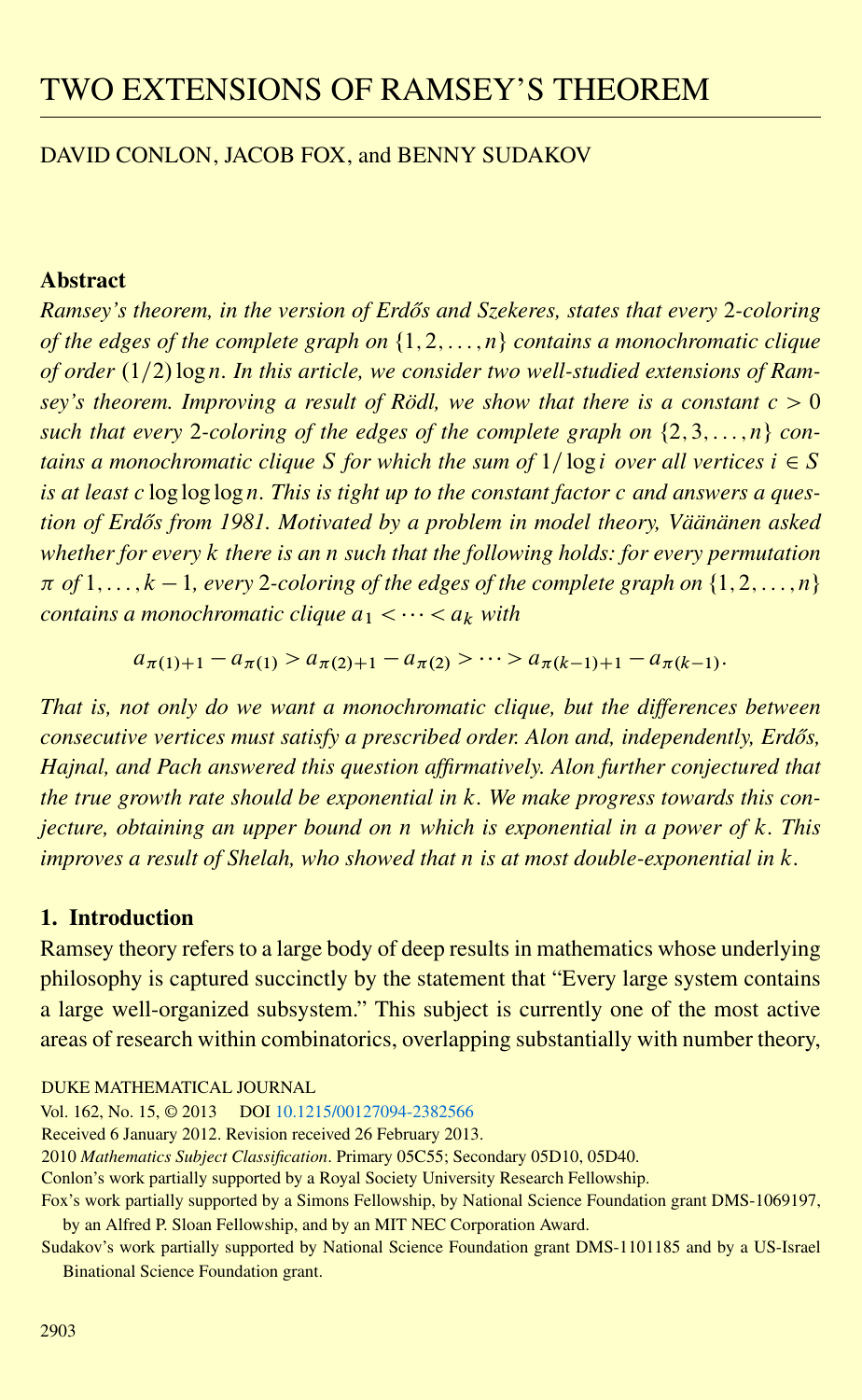<span id="page-1-0"></span>geometry, analysis, logic, and computer science (see [\[13\]](#page-24-0) for details). The cornerstone of this area is Ramsey's theorem, which guarantees the existence of Ramsey numbers.

The Ramsey number  $r(k)$  is the minimum n such that in every 2-coloring of the edges of the complete graph  $K_n$  there is a monochromatic  $K_k$ . Ramsey's theorem [\[17\]](#page-24-1) states that  $r(k)$  exists for all k. Classical results of Erdős [[5](#page-23-0)] and Erdős and Szekeres [\[10](#page-23-1)] give the quantitative bounds  $2^{k/2} < r(k) < 2^{2k}$  for  $k > 2$ . Over the last sixty years, there have been several improvements on these bounds (see, e.g., [\[2](#page-23-2)]). However, despite efforts by various researchers, the constant factors in the above exponents remain the same.

Given these difficulties, it is natural that the field has stretched in different directions. One such direction is to try to strengthen Ramsey's theorem, asking that the monochromatic clique have some additional structure. This allows us to test the limits of current methods and may also lead to the development of new techniques which could be relevant to the original problem of estimating classical Ramsey numbers. Furthermore, for some applications such additional structure is needed. One famous example of a theorem that strengthens Ramsey's theorem is the Paris–Harrington theorem [\[14\]](#page-24-2). In the following, we consider two further strengthenings, both of which have already been studied in some detail.

## *1.1. Ramsey's theorem with skewed vertex distribution*

In the early 1980s, Erdős, interested in the distribution of monochromatic cliques in edge-colorings, considered the following variant of Ramsey's theorem. For a finite set S of integers greater than 1, define its weight  $w(S)$  by

$$
w(S) = \sum_{s \in S} \frac{1}{\log s}.
$$

For a red-blue edge-coloring c of the edges of the complete graph on  $[2,n] = \{2,$  $...,n$ , let  $f(c)$  be the maximum weight  $w(S)$  over all sets  $S \subset [2,n]$  which form a monochromatic clique in coloring c. For each integer  $n > 2$ , let  $f(n)$  be the minimum of  $f(c)$  over all red-blue edge-colorings c of the edges of the complete graph on  $\{2,\ldots,n\}$ . Note that a simple application of  $r(k) < 2^{2k}$  only gives  $f(n) > \log n/2$ .  $(1/\log n) = 1/2.$ 

In his article [\[6](#page-23-3)], Erdős conjectured that  $f(n)$  tends to infinity and asked for an accurate estimate of  $f(n)$ . Soon after, Rödl [\[18](#page-24-3)] verified this conjecture, showing that  $f(n) = \Omega(\frac{\log \log \log \log n}{\log \log \log \log \log n})$ . In the other direction, by considering a uniform random coloring of the edges, one can easily obtain  $f(n) = O(\log \log n)$ . Rödl [\[18](#page-24-3)] improved this upper bound further to  $f(n) = O(\log \log \log n)$ . Nevertheless, there was still an exponential gap between the bounds for  $f(n)$ .

We will now discuss Rödl's coloring that gives the estimate  $f(n)$  =  $O(\log \log \log n)$ . Cover the interval [2, n] by  $t = \lceil \log \log n \rceil$  intervals, where the *i*th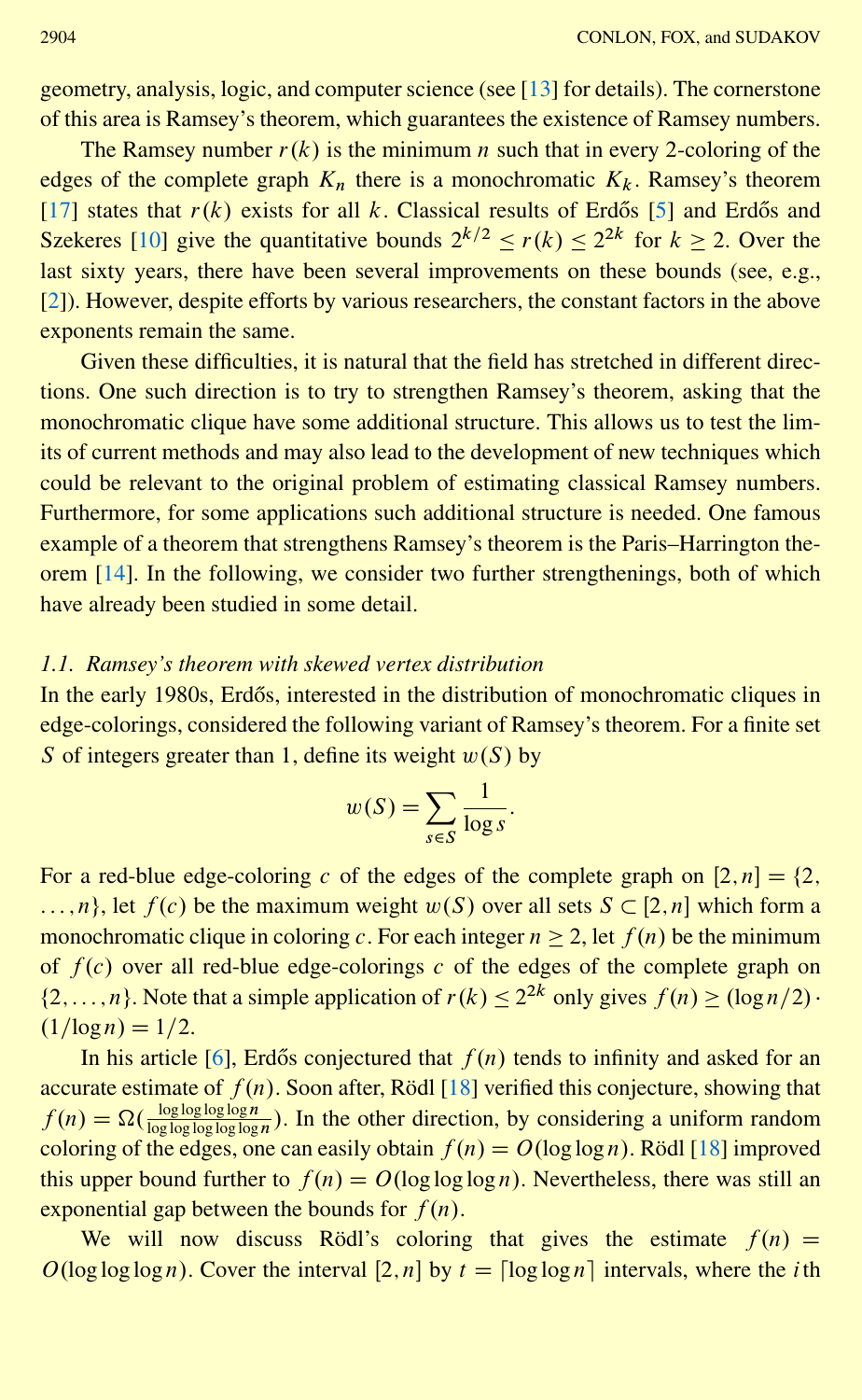<span id="page-2-1"></span>interval is  $[2^{2^{i-1}}, 2^{2^i})$ . We first describe the coloring of the edges within each of these  $t$  intervals, and then the coloring of the edges between these intervals. Using the fact that the Ramsey number  $r(k) \geq 2^{k/2}$ , we can edge-color the complete graph in the *i*th interval so that the maximum monochromatic clique in this interval has order  $2^{i+1}$ . Also note that the logarithm of any element in the *i*th interval is at least  $2^{i-1}$ . Therefore, the maximum weight of any monochromatic clique in this interval is at most 4. It follows again from the lower bound on  $r(k)$  that there is a red-blue edge-coloring of the complete graph on  $t = \lceil \log \log n \rceil$  vertices whose largest monochromatic clique is of order  $O(\log t)$ . Color the edges of the complete bipartite graph between the *i*th and *j* th interval by the color of edge  $(i, j)$  in this coloring. We get a red-blue edgecoloring of the complete graph on  $[2,n]$  such that any monochromatic clique in this coloring has a nonempty intersection with at most  $O(\log t)$  intervals. Since, as we have already explained, every interval can contribute at most 4 to the weight of this clique, the total weight of any monochromatic clique is  $O(\log t) = O(\log \log \log n)$ .

The key idea behind Rödl's lower bound for  $f(n)$  is to try and force the type of situation that arises in this upper bound construction. We follow the basic line of his argument but add two extra ideas, dependent random choice and a weighted variant of Ramsey's theorem, to achieve a tight result. That is, we prove that  $f(n) =$  $\Omega(\log \log \log n)$ , which, by the above construction of Rödl, is tight up to a constant factor. This determines the growth rate of  $f(n)$  and answers Erdős's question.

<span id="page-2-0"></span>THEOREM 1.1 *For* n *sufficiently large, every* 2*-coloring of the edges of the complete graph on the interval*  $\{2,\ldots,n\}$  *contains a monochromatic clique with vertex set* S *such that* 

$$
\sum_{s \in S} \frac{1}{\log s} \ge 2^{-8} \log \log \log n.
$$

*Hence,*  $f(n) = \Theta(\log \log \log n)$ *.* 

Ramsey's theorem continues to hold if we use more than 2 colors. We define the Ramsey number  $r(k; q)$  to be the minimum n such that in every q-coloring of the edges of the complete graph  $K_n$  there is a monochromatic  $K_k$ . The upper bound proof of Erdős and Szekeres [[10\]](#page-23-1) implies that  $r(k; q) \leq q^{qk}$ . On the other hand, a simple product coloring shows that, for q even,  $r(k;q) \ge r(k;2)^{q/2} > 2^{kq/4}$ . Phrased differently, we see that any q-coloring of  $K_n$  contains a monochromatic clique of size  $c_q \log n$  and that this is, up to the constant, the best possible.

It therefore makes sense to consider the function  $f_a(n)$ , defined now as the minimum over all q-colorings of the edges of the complete graph on  $\{2,3,\ldots,n\}$  of the maximum weight of a monochromatic clique. However, as observed by Rödl, the analogue of Erdős's conjecture for three colors instead of two does not hold. Indeed,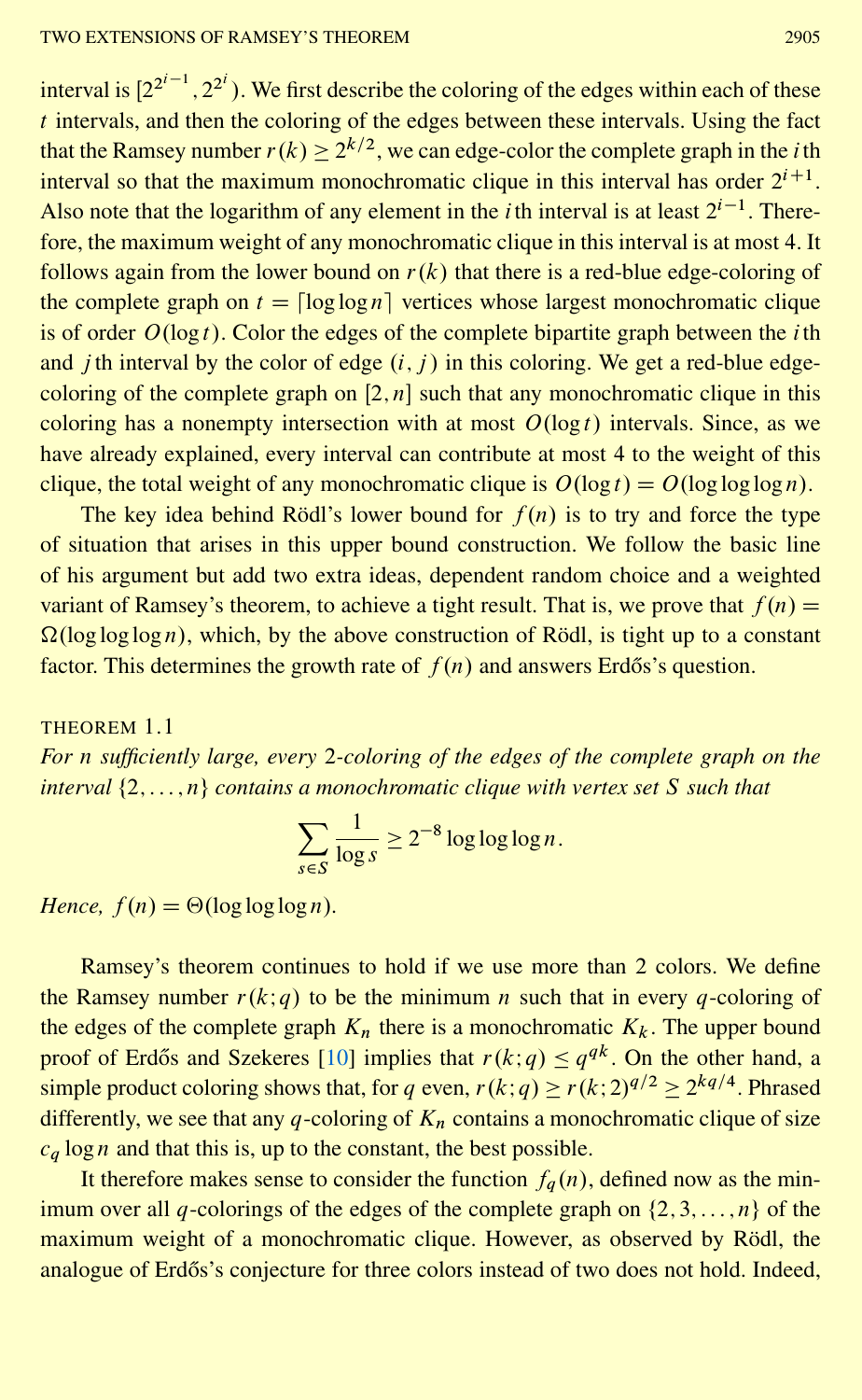<span id="page-3-1"></span>again cover the interval  $[2,n]$  by  $t = \lceil \log \log n \rceil$  intervals, where the *i*th interval is  $[2^{2^{i-1}}, 2^{2^i})$ . The edges inside the intervals are colored red-blue as in the above construction and the edges between the intervals are colored green. Then the maximum weight of any red or blue clique is at most 4, since any such clique must lie completely within one of the intervals, and the maximum weight of the green clique is at most  $\sum_{i\geq 1} 2^{-i+1} \leq 2$ .

## *1.2. Ramsey's theorem with fixed-order type*

We also consider another extension of Ramsey's theorem. For a positive integer  $n$ , let  $[n] = \{1, \ldots, n\}$ . Motivated by an application in model theory, Väänänen asked (see [\[16](#page-24-4)] and [\[19\]](#page-24-5)) whether, for any positive integers k and q and any permutation  $\pi$  of  $[k-1]$ , there is a positive integer R such that, for any q-coloring of the edges of the complete graph on vertex set  $[R]$ , there is a monochromatic  $K_k$  with vertices  $a_1 < \cdots < a_k$  satisfying

$$
a_{\pi(1)+1} - a_{\pi(1)} > a_{\pi(2)+1} - a_{\pi(2)} > \cdots > a_{\pi(k-1)+1} - a_{\pi(k-1)}.
$$

That is, we not only want a monochromatic  $K_k$ , but the differences between consecutive vertices must satisfy a prescribed order. The least such positive integer R is denoted by  $R_{\pi}(k;q)$ , and we let  $R(k;q) = \max_{\pi} R_{\pi}(k;q)$ ; that is,  $R(k;q)$  is the maximum of  $R_{\pi}(k;q)$  over all permutations  $\pi$  of  $[k-1]$ .

Väänänen's question was popularized by Spencer, and it was positively answered by Alon and, independently, by Erdős, Hajnal, and Pach  $[7]$  $[7]$ . Alon's proof (see  $[16]$ ) uses the Gallai–Witt theorem and gives a weak bound on  $R(k; q)$ . The proof by Erdős, Hajnal, and Pach uses a compactness argument and gives no bound on  $R(k; q)$ . Later, Alon, Shelah, and Stacey all independently found proofs giving tower-type bounds for  $R(k; q)$ , though these were never published (see [\[19\]](#page-24-5)).

A natural conjecture, made by Alon (see [\[19](#page-24-5)]), is that  $R(k; q)$  should grow exponentially in  $k$ . For monotone sequences, this was confirmed by Alon and Spencer. A breakthrough on this problem was obtained by Shelah in [\[19\]](#page-24-5), who proved the double-exponential upper bound  $R(k;q) \leq 2^{(q(k+1)^3)^{qk}}$ . Here, we make further progress, showing that, for fixed q,  $R(k; q)$  grows as a single exponential in a power of  $k$ .

## <span id="page-3-0"></span>THEOREM 1.2

*For any positive integers k and q and any permutation*  $\pi$  of [ $k - 1$ ], every q-coloring *of the edges of the complete graph on vertex set*  $[R]$  *with*  $R = 2^{k^{20q}}$  *contains a monochromatic*  $K_k$  *with vertices*  $a_1 < \cdots < a_k$  *satisfying* 

$$
a_{\pi(1)+1} - a_{\pi(1)} > a_{\pi(2)+1} - a_{\pi(2)} > \cdots > a_{\pi(k-1)+1} - a_{\pi(k-1)}.
$$

*That is,*  $R(k; q) \leq 2^{k^{20q}}$ .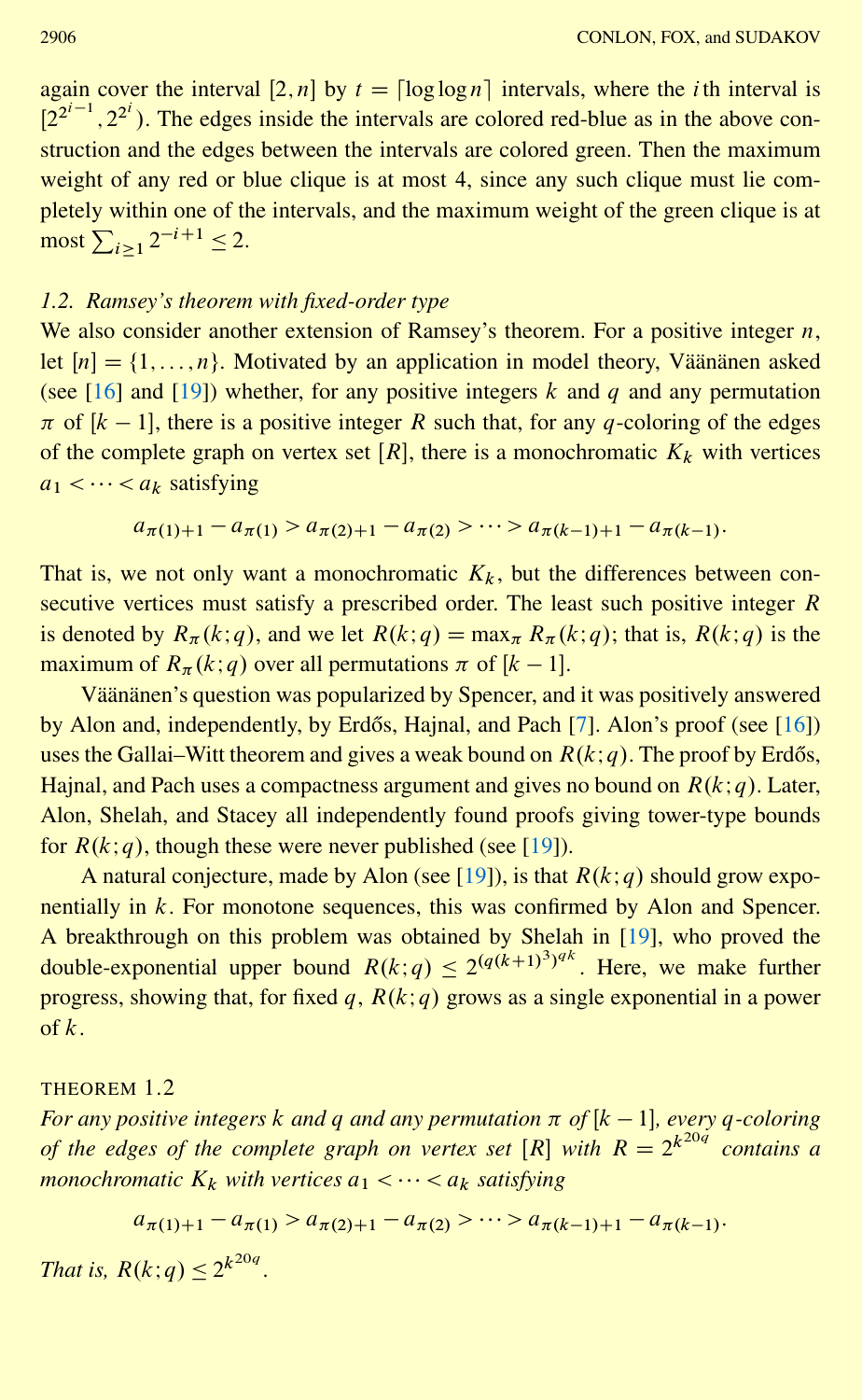<span id="page-4-1"></span>Common to the proofs of both Theorems [1.1](#page-2-0) and [1.2](#page-3-0) is a simple yet powerful lemma whose proof, which we present in the next section, uses a probabilistic argument known as *dependent random choice*. Early versions of this technique were developed in [\[12](#page-24-6)], [\[15\]](#page-24-7), and [\[20](#page-24-8)]. Several variants have since been discovered and applied to various problems in Ramsey theory and extremal graph theory (see the survey [\[11](#page-23-5)] for more details).

*Organization of the paper.* We prove Theorem [1.1](#page-2-0) in Section [3](#page-5-0) and Theorem [1.2](#page-3-0) in Section [4.](#page-10-0) In Section [3,](#page-5-0) we make use of a weighted variant of Ramsey's theorem, Lemma [3.2,](#page-6-0) which may be of independent interest. In Section [5,](#page-16-0) we make several additional related remarks. These include discussing the asymptotic behavior of  $f(n)$ , considering what happens for other weight functions, showing that some natural variants of both problems have simple counterexamples, and presenting a simple coloring that gives a lower bound on Ramsey numbers for cliques with increasing consecutive differences. All logarithms are base 2 unless otherwise indicated. For the sake of clarity of presentation, we systematically omit floor and ceiling signs whenever they are not crucial. We also do not make any serious attempt to optimize absolute constants in our statements and proofs.

## **2. Dependent random choice**

The following lemma shows that every dense graph contains a large vertex subset  $U$ such that every small subset  $S \subset U$  has many common neighbors. For a vertex v in a graph, let  $N(v)$  denote the set of neighbors of v. For a set T of vertices, let  $N(T)$ denote the set of common neighbors of T .

<span id="page-4-0"></span>LEMMA 2.1

*Suppose that*  $p > 0$  *and that* s, t,  $N_1$ ,  $N_2$  *are positive integers satisfying*  $\binom{N_1}{s}$  $\overline{m/}$  $(N_2)^t \le p^t N_1/2$ . If  $G = (V_1, V_2, E)$  is a bipartite graph with  $|V_i| = N_i$  for  $i = 1, 2$ *and at least*  $pN_1N_2$  *edges, then* G *has a vertex subset*  $U \subset V_1$  *such that*  $|U|$  >  $p<sup>t</sup> N<sub>1</sub>/2$  and all s vertices in U have at least m common neighbors.

*Proof*

Consider a set  $T$  of  $t$  vertices in  $V_2$  picked uniformly at random with repetition. Let  $W = N(T)$  and let X denote the cardinality of W. We have

$$
\mathbb{E}[X] = \sum_{v \in V_1} \left(\frac{|N(v)|}{N_2}\right)^t = N_2^{-t} \sum_{v \in V_1} |N(v)|^t \ge N_1 N_2^{-t} \left(\frac{\sum_{v \in V_1} |N(v)|}{N_1}\right)^t \ge p^t N_1,
$$

where the second-to-last inequality is by Jensen's inequality applied to the convex function  $f(z) = z^t$ .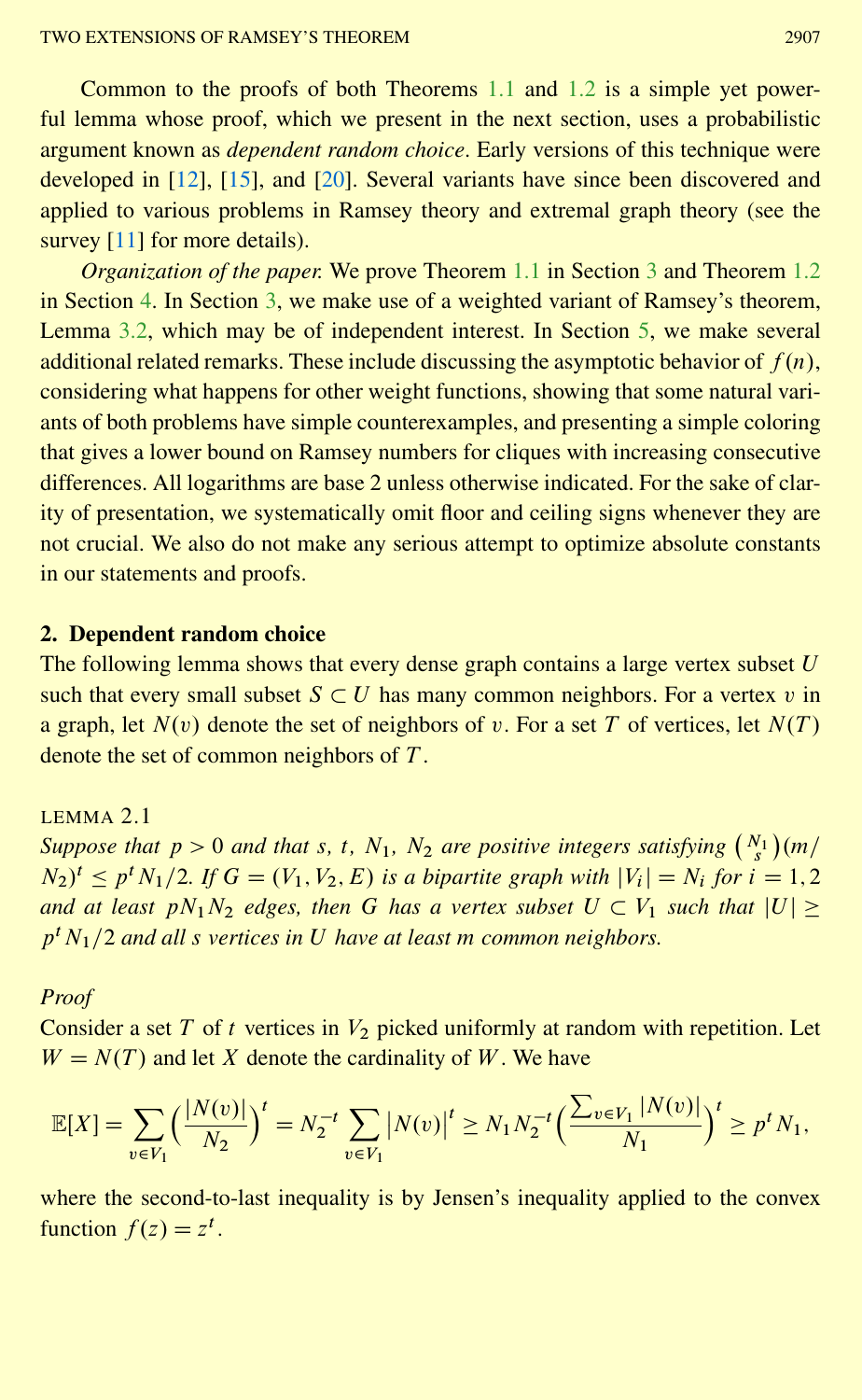Let Y be the random variable which counts the number of subsets  $S \subset W$  of size s with fewer than m common neighbors. For a given  $S \subset V_1$ , the probability that it is a subset of W equals  $\left(\frac{|N(S)|}{N_2}\right)^t$ . Since there are at most  $\left(\frac{N_1}{S_2}\right)^t$  $\sum$  such sets, it follows that

$$
\mathbb{E}[Y] \leq {N_1 \choose s} \left(\frac{m}{N_2}\right)^t.
$$

By linearity of expectation,

$$
\mathbb{E}[X-Y] = \mathbb{E}[X] - \mathbb{E}[Y] \ge p^t N_1 - {N_1 \choose s} \left(\frac{m}{N_2}\right)^t \ge p^t N_1/2,
$$

where the last inequality uses the assumption of the lemma. Hence, there is a choice of T such that the corresponding set W satisfies  $X - Y \ge p^t N_1/2$ . Delete one vertex from each subset S of W of size s with fewer than  $m$  common neighbors. We let  $U$ be the remaining subset of W. We have  $|U| \ge X - Y \ge p^t N_1/2$  and all subsets of size  $s$  have at least  $m$  common neighbors. П

## <span id="page-5-0"></span>**3. Monochromatic cliques of large weight**

The off-diagonal Ramsey number is the smallest natural number  $n$  such that any redblue edge-coloring of  $K_n$  contains either a red copy of  $K_s$  or a blue copy of  $K_t$ . The Erdős–Szekeres bound for Ramsey numbers says that, for any  $s, t > 2$ ,

$$
r(s,t) \leq \binom{s+t-2}{s-1}.
$$

Note that this implies  $r(s,t) \leq 2^{s+t}$  and hence that every 2-coloring of  $K_n$  contains a monochromatic clique of order  $(1/2)$  logn. The following lemma is a further simple consequence of this formula. Note that here and throughout the rest of this section we will use the natural logarithm ln as well as the log base 2.

<span id="page-5-1"></span>LEMMA 3.1 *Suppose that*  $0 < a \leq 1/4$ *. Then, every 2-coloring of the edges of*  $K_n$  *contains either a red clique of order a* lnn *or a blue clique of order*  $e^{1/4a}$  lnn.

## *Proof*

From the Erdős–Szekeres bound, we have

$$
r(s,t) \leq {s+t \choose s} \leq \left(\frac{e(s+t)}{s}\right)^s.
$$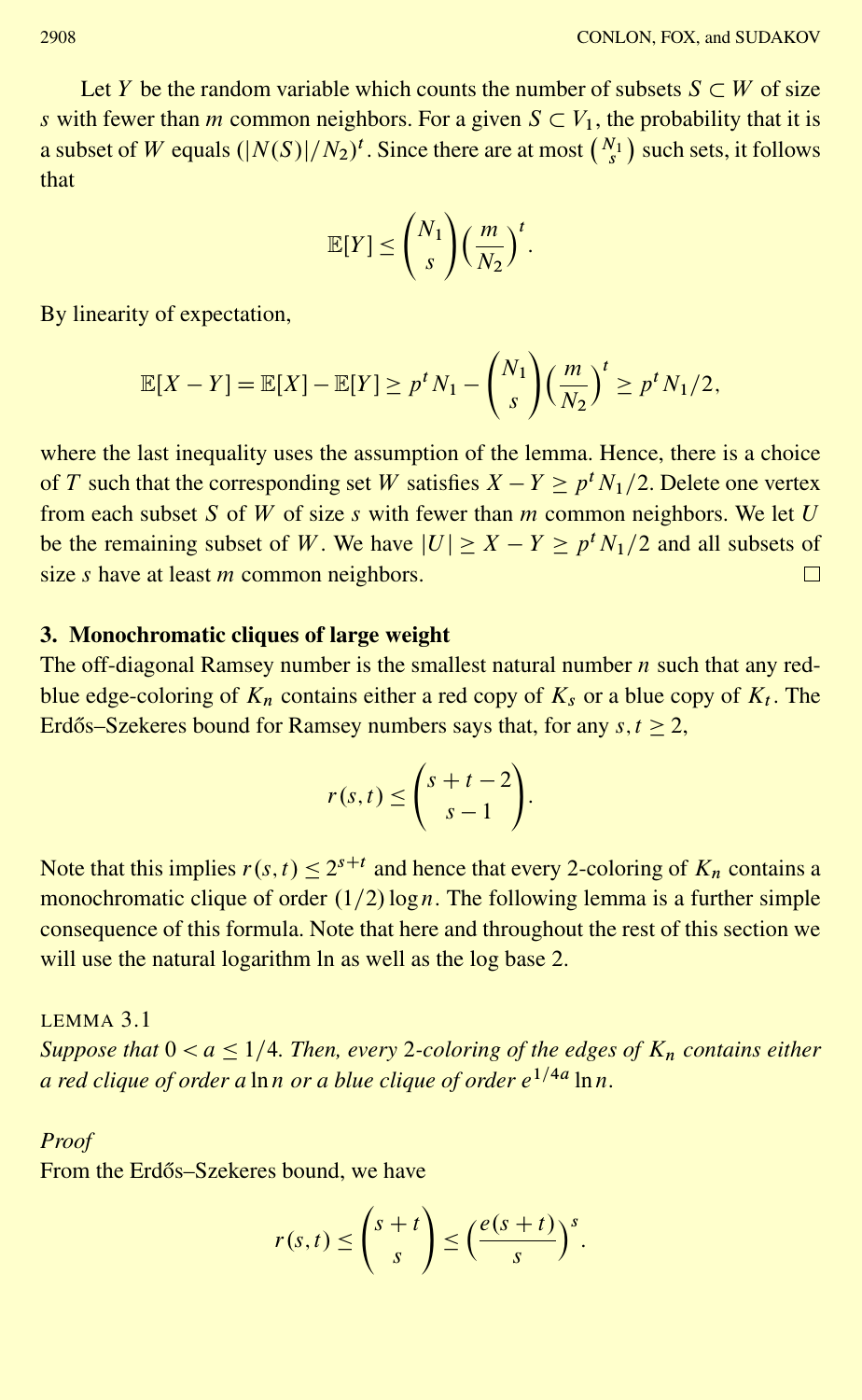#### TWO EXTENSIONS OF RAMSEY'S THEOREM 2909

Applying this with  $s = a \ln n$  and  $t = a(e^{(1/a)-1} - 1) \ln n$  tells us that, since

$$
\left(\frac{e(a\ln n + a(e^{(1/a)-1} - 1)\ln n)}{a\ln n}\right)^{a\ln n} = e^{\ln n} = n,
$$

there is either a red clique of order s or a blue clique of order t. For  $0 < a \leq 1/4$ , we have

$$
a(e^{(1/a)-1}-1) \ge e^{1/4a}.
$$

The result follows.

We would now like to prove a weighted version of Ramsey's theorem. The set-up is that each vertex v is given two weights  $r_v$  and  $b_v$  which are balanced in a certain sense. We would then like to show that it is possible to find a red clique  $K$  or a blue clique L for which either the sum of  $r_v$  over the vertices of K, or the sum of  $b_v$  over the vertices of  $L$ , is large.

## <span id="page-6-0"></span>LEMMA 3.2

*Suppose that the edges of*  $K_n$  *have been two-colored in red and blue and that each vertex v has been given positive weights*  $r_v$  *and*  $b_v$  *satisfying*  $b_v$  >  $\ln(4/r_v)$  *if*  $r_v$  <  $b_v$ *and satisfying*  $r_v \geq \ln(4/b_v)$  *if*  $b_v \leq r_v$ . Then there exists either a red clique K *for* which  $\sum_{v \in K} r_v \geq (1/2) \ln n$  or a blue clique L for which  $\sum_{v \in L} b_v \geq (1/2) \ln n$ .

## *Proof*

Let  $w(n)$  be the infimum, over all red-blue edge-colorings of  $K_n$ , for the sum of the maximum of  $\sum_{v \in K} r_v$  over all red cliques K and the maximum of  $\sum_{v \in L} b_v$  over all blue cliques L. We will show by induction on n that  $w(n) \ge \ln n$ . This clearly implies the desired bound.

The base cases  $n = 1,2$  clearly hold. Suppose, therefore, that  $n \geq 3$  and that  $w(n') \ge \ln n'$  for all positive integers  $n' < n$ .

Consider a red-blue edge-coloring of  $K_n$ , and let w be the sum of the maximum of  $\sum_{v \in K} r_v$  over all red cliques K and the maximum of  $\sum_{v \in L} b_v$  over all blue cliques L. It suffices to show that  $w > \ln n$ .

Let v be a vertex in  $K_n$ . By symmetry, we may suppose without loss of generality that  $r_v > b_v$ . Since  $r_v > \ln(4/b_v)$  and  $r_v > b_v$ , we have  $r_v > 1$ . We may assume  $r_v \leq \ln n$  as otherwise we could pick the red clique K to consist of just the vertex v. Hence,  $b_v \geq 4/n$ .

Let R be the set of red neighbors of v, and let B be the set of blue neighbors of v, so  $|R| + |B| = n - 1$ . Let  $\alpha = |R|/n$ . We can add v to the largest red clique in R in terms of weight, and thus  $w \ge r_v + w(\alpha n) \ge r_v + \ln(\alpha n) \ge r_v + \ln \alpha + \ln n$ .

 $\Box$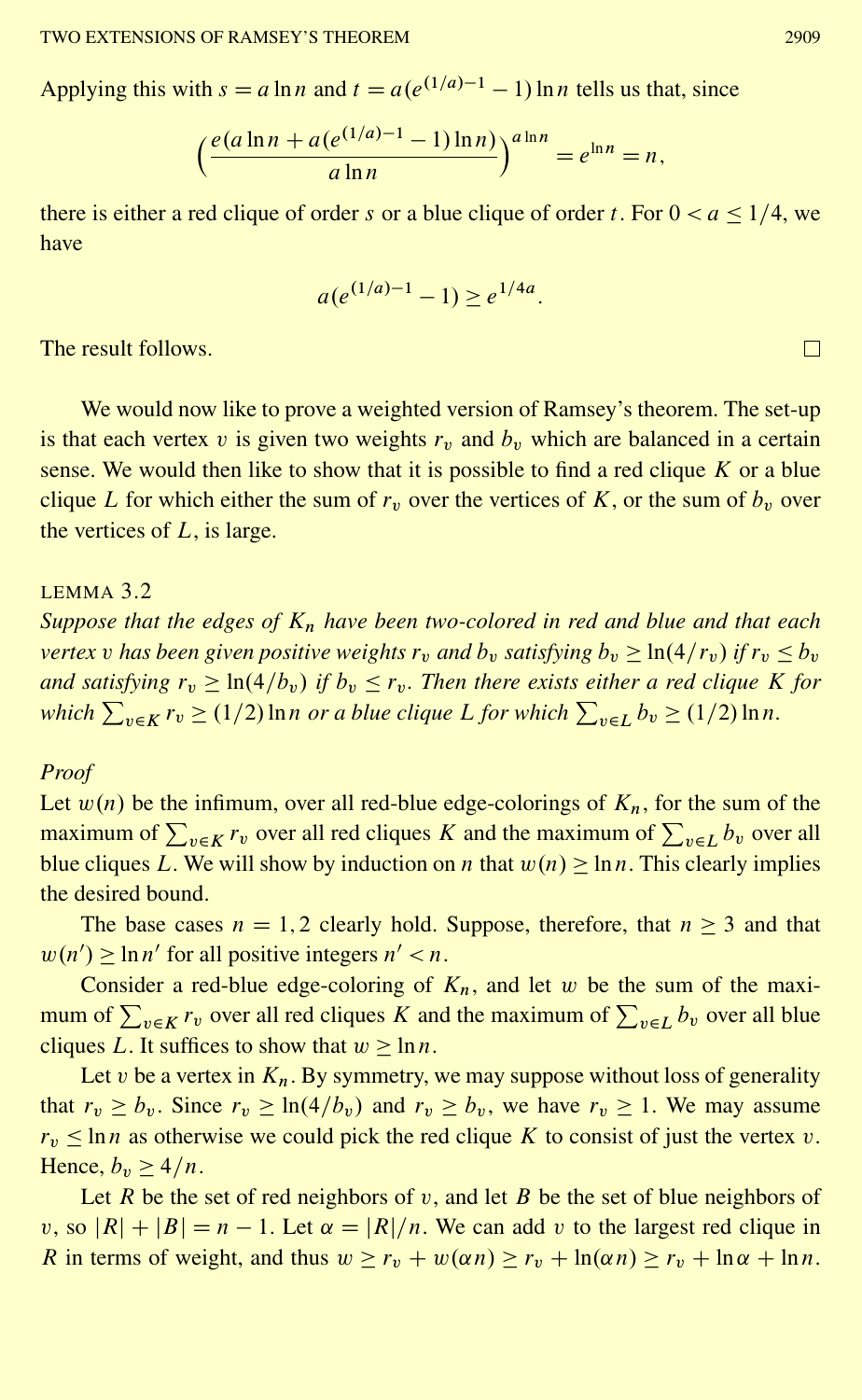$\Box$ 

We may assume that  $r_v + \ln \alpha < 0$ , as otherwise we are done. So  $\alpha < e^{-r_v} \le b_v/4$ . From  $r_v \ge 1$ , we have  $\alpha < 1/e$ . From the above lower bounds on  $b_v$ , we have  $b_v \ge$  $4 \max(\alpha, \frac{1}{n}) \ge 2\beta$ , where  $\beta = \alpha + \frac{1}{n} < 1/e + 1/3 < 3/4$ . We can add v to the largest blue clique in  $B$  in terms of weight, and thus

$$
w \ge b_v + w(|B|) \ge b_v + \ln\left(1 - \alpha - \frac{1}{n}\right) + \ln n \ge 2\beta + \ln(1 - \beta) + \ln n \ge \ln n,
$$

where we used  $0 < \beta < 3/4$ , which completes the proof.

Scaling all weights by a factor  $c>0$ , we have the following equivalent version.

## <span id="page-7-0"></span>LEMMA 3.3

Let  $c > 0$ . Suppose that the edges of  $K_n$  have been two-colored in red and blue *and that each vertex v has been given positive weights*  $r_v$  *and*  $b_v$  *satisfying*  $b_v \geq$  $c \ln(4c/r_v)$  *if*  $r_v \leq b_v$  *and satisfying*  $r_v \geq c \ln(4c/b_v)$  *if*  $b_v \leq r_v$ *. Then there exists*  $e^{i\pi}$  a red clique K for which  $\sum_{v \in K} r_v \ge (c/2) \ln n$  or a blue clique L for which  $\sum_{v \in L} b_v \ge (c/2) \ln n.$ 

Before proving Theorem [1.1,](#page-2-0) we sketch the proof. We begin with a collection of  $d = O(\sqrt{\log \log n})$  disjoint subsets  $S_{1,0}, S_{2,0}, \ldots, S_{d,0}$  of  $[2,n]$ . We then find a sequence  $T_{1,2} \supseteq T_{1,3} \supseteq \cdots \supseteq T_{1,d}$  of subsets of  $S_{1,0}$ , where  $T_{1,k}$  has the property that there exists a color  $\chi(1,k)$ , either red or blue, such that all small subsets of  $T_{1,k}$  have many common neighbors in  $S_{k,0}$  in that color.

We now find maximum-sized red and blue cliques in  $T_{1,d}$ . If either of these cliques is sufficiently large, then that clique will be the desired clique for the whole theorem. We may therefore assume that they are both small. We let  $S_{1,1} \subseteq T_{1,d} \subseteq S_{1,0}$ be their union. The fundamental property of  $T_{1,d}$  now implies that, for  $2 \le k \le d$ , the set  $S_{1,1}$  has many common neighbors in color  $\chi(1,k)$  in  $S_{k,0}$ . We call this set of neighbors  $S_{k,1}$ .

We now repeat the entire process, first within  $S_{2,1}$  to find sets  $S_{k,2}$  for  $2 \le k \le d$ , then in  $S_{3,2}$  to find sets  $S_{k,3}$  for  $3 \le k \le d$ , and so on. In the end, we find subsets  $S_{i,i}$  such that each  $S_{i,i}$  is the union of a red and blue clique and the color of the edges between  $S_{i,i}$  and  $S_{j,i}$  only depends on i and j. If we consider the reduced graph on d vertices whose edges have color  $\chi(i, j)$  and whose vertices have blue and red weights representing the sizes of the red and blue cliques in  $S_{i,i}$ , an application of Lemma [3.3](#page-7-0) allows us to complete the proof.

We are now ready to prove Theorem [1.1,](#page-2-0) which we restate for convenience.

<span id="page-7-1"></span>THEOREM 3.1 *For sufficiently large* n*, in every red-blue edge-coloring of the complete graph on the*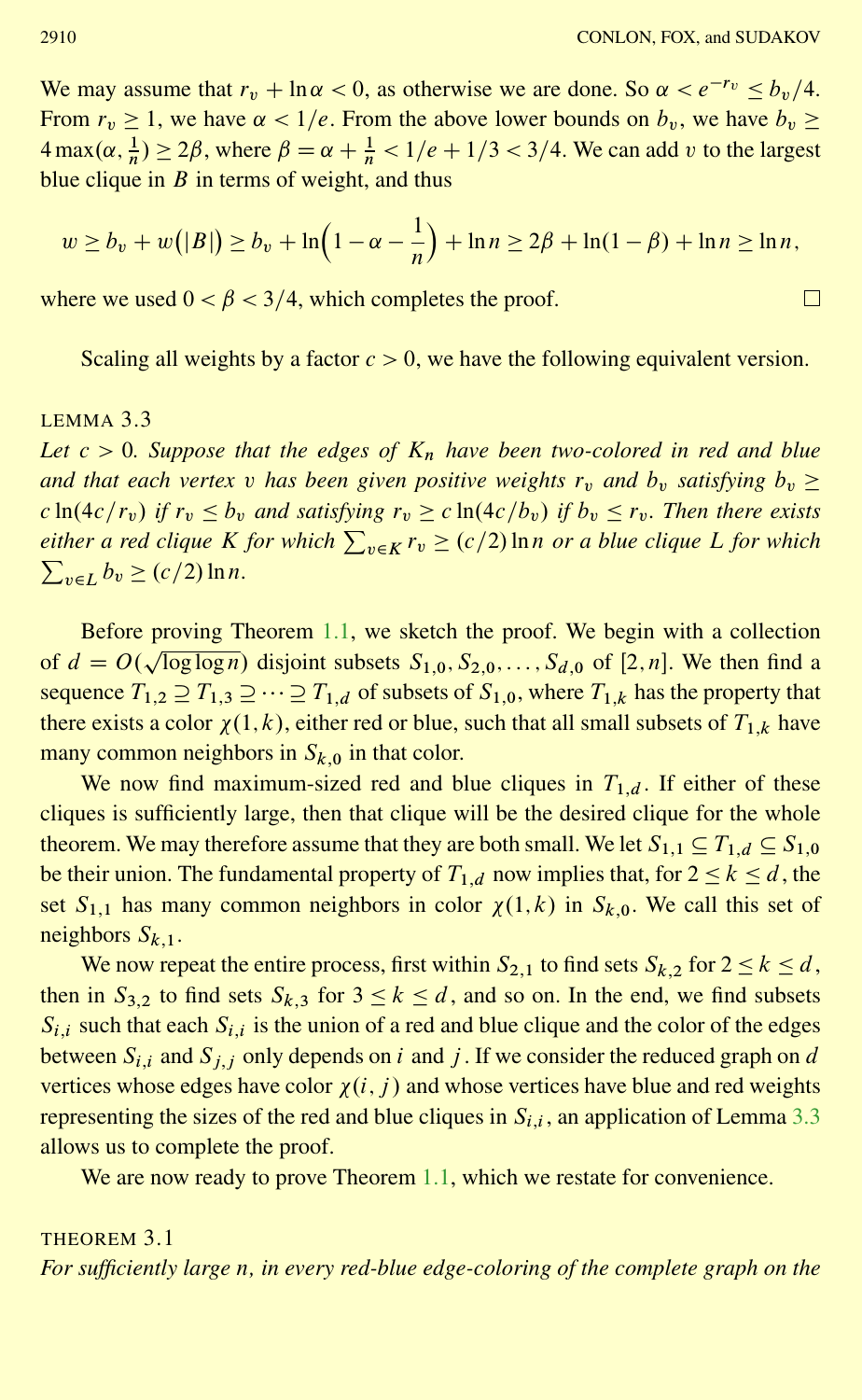*interval*  $\{2,\ldots,n\}$  *there is a monochromatic clique with vertex set* I *such that* 

$$
\sum_{i \in I} \frac{1}{\log i} \ge 2^{-8} \log \log \log n.
$$

#### *Proof*

Let  $d = (1/2)\sqrt{\log \log n} - 1$  and  $c = 1/4$ . For  $i = 1, ..., d$ , let  $S_i = \{n_i, n_i +$  $1,\ldots,2n_i-1$  be the interval of size  $n_i$  beginning at the integer  $n_i$ , where  $\log \log n_i =$  $i\sqrt{\log \log n} + (1/2) \log \log n$ . For each  $j = 0, 1, ..., d$ , we will find, by induction, a collection of sets  $S_{i,j}$  for  $i \geq j$  such that  $S_{i,j} \subseteq S_{i,j-1} \subseteq \cdots \subseteq S_{i,0} = S_i$  and such that

- the set  $S_{i,j}$  is the union of two monochromatic cliques, one in red of order  $(1/4)r_i \log n_i$  and the other in blue of order  $(1/4)b_i \log n_i$ , where  $r_i \ge$  $c \ln(4c/b_j)$  if  $b_j \le r_j$  and  $b_j \ge c \ln(4c/r_j)$  if  $r_j \le b_j$ ;
- for each  $i > j$ , the set  $S_{i,j}$  satisfies  $|S_{i,j}| \ge n_i^{1-(j/2i)}$ ;
- for each  $i > j$ , there exists a color  $\chi(j, i)$  such that every vertex in  $S_{j, j}$  is connected to every vertex in  $S_{i,j}$  by an edge with color  $\gamma(i,i)$ .

To begin the induction, we let  $S_{i,0} = S_i$  for each i. The required conclusion then holds trivially for  $j = 0$ . Suppose therefore that the result holds for j. We will prove it also holds for  $j + 1$ .

For each  $i \ge j + 1$ , we will find a subset  $S_{i,j+1}$  of  $S_{i,j}$  satisfying the conditions. To do this we apply another induction, finding for each  $j + 1 \le k \le d$ , a subset  $T_{j+1,k}$  of  $S_{j+1,j}$  such that  $T_{j+1,d} \subseteq T_{j+1,d-1} \subseteq \cdots \subseteq T_{j+1,j+1} = S_{j+1,j}$  and such that

- $|T_{j+1,k}| \ge n^{\frac{1}{2} \frac{k}{4d}};$
- for every  $j + 1 < i \leq k$ , there is a color  $\chi(j + 1, i)$  such that every collection of  $\log n_{j+1} \log \log \log n$  vertices in  $T_{j+1,k}$  have at least  $n_i^{1-\frac{j+1}{2i}}$  common neighbors in color  $\chi(j + 1,i)$  in the set  $S_{i,j}$ .

Once this induction is complete, we consider  $T_{j+1,d}$ . Let  $\frac{1}{4}r_{j+1} \ln n_{j+1}$  and  $\frac{1}{4}b_{j+1} \ln n_{j+1}$  denote the orders of the largest red clique and the largest blue clique, respectively, in  $T_{j+1,d}$ . Since  $|T_{j+1,d}| \ge n_j^{1/4}$ , the remark before Lemma [3.1](#page-5-1) implies that if  $r_{j+1} \ge b_{j+1}$  then  $T_{j+1,d}$  contains a red clique of order  $\frac{1}{2} \log |T_{j+1,d}| \ge$  $\frac{1}{8} \log n_{j+1}$ . That is,  $r_{j+1} \ge \frac{1}{2}$ . Using Lemma [3.1,](#page-5-1) we see that if  $r_{j+1} \ge b_{j+1}$ , then either  $b_{i+1} \ge 1/4$  and  $r_{i+1} \ge 1/2 \ge c \ln(4c/b_{i+1})$  or  $b_{i+1} < 1/4$  and  $r_{i+1} \ge$  $e^{1/(4b_{j+1})} \ge c \ln(4c/b_{j+1})$ . Similarly, if  $b_{j+1} \ge r_{j+1}$ , then  $b_{j+1} \ge c \ln(4c/r_{j+1})$ .

Note that we may assume that  $r_{i+1}$  and  $b_{i+1}$  are each less than  $(1/2)$  log log logn. Suppose otherwise and that  $r_{j+1} \ge (1/2) \log \log \log n$ . Let  $R_{j+1}$  be the red clique of order  $(1/4)r_{i+1}$  log  $n_{i+1}$ . Then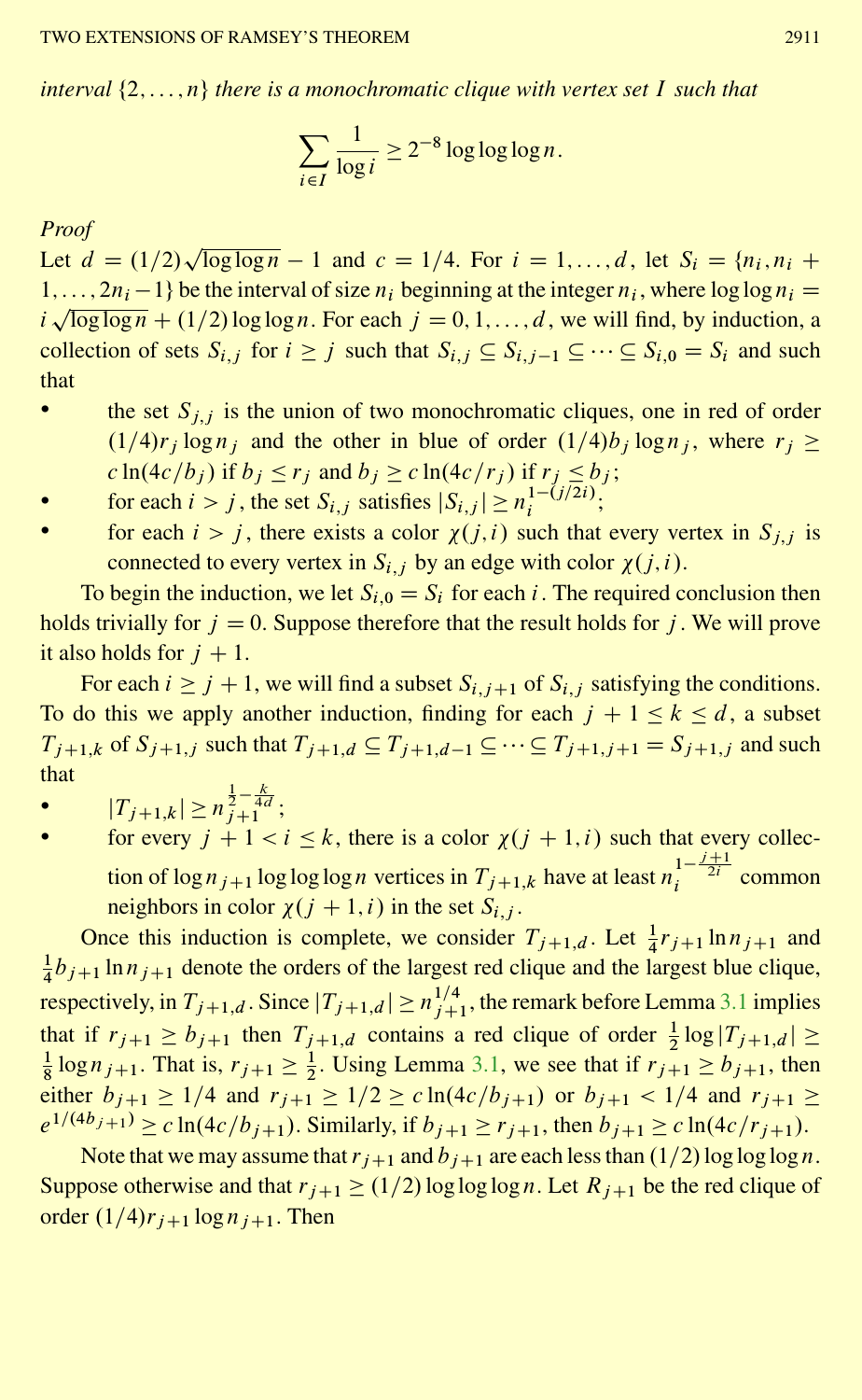$$
\sum_{i \in R_{j+1}} \frac{1}{\log i} \ge \frac{1}{4} r_{j+1} \ln n_{j+1} \frac{1}{\log 2n_{j+1}} \ge \frac{1}{16} \log \log \log n,
$$

so we would be done.

Let  $S_{i+1,i+1}$  be the union of the largest red and blue cliques in  $T_{i+1,d}$ . Note that  $r_{i+1} + b_{i+1} \le \log \log \log n$ . Hence,  $|S_{i+1,j+1}| \le \log n_{i+1} \log \log \log n$  and therefore, for every  $j + 1 < i \le d$ , the collection of vertices in  $S_{i+1,j+1}$  has at least  $n_i^{1-\frac{j+1}{2i}}$  common neighbors, in color  $\chi(j+1,i)$ , in  $S_{i,j}$ . We let this set of common neighbors be  $S_{i,j+1}$ . It is now elementary to verify that the  $S_{i,j+1}$  satisfy the conditions of the first induction. Hence, it only remains to show that the second induction holds good.

To begin the induction, we let  $T_{i+1,j+1}$  be  $S_{i+1,j}$ . This clearly satisfies the required conditions. Suppose, therefore, that  $T_{j+1,k}$  has been defined and we now wish to find a subset  $T_{i+1,k+1}$  of  $T_{i+1,k}$  satisfying the conditions of the induction. Consider the graph between  $T_{j+1,k}$  and  $S_{k+1,j}$ . Either red or blue will have density at least  $1/2$  in this graph. We let  $\chi(j + 1, k + 1)$  be such a color, breaking a tie arbitrarily.

Now apply Lemma [2.1](#page-4-0) to the bipartite graph of color  $\gamma(i + 1, k + 1)$  between  $T_{j+1,k}$  and  $S_{k+1,j}$ . We take  $N_1 = |T_{j+1,k}|$ ,  $N_2 = |S_{k+1,j}|$ ,  $m = N_2^{1-1/2\sqrt{\log \log n}}$  $\frac{(1-1)}{2}$  ,  $\frac{1}{2}$ ,  $\frac{1}{2}$ ,  $\frac{1}{2}$ ,  $\frac{1}{2}$  $s = \log n_{j+1} \log \log \log n$ , and  $t = \frac{\log n_{j+1}}{4\sqrt{\log \log n}}$ . We need to verify that  $\binom{N_1}{s}$  $(\frac{m}{N_2})^t \leq$  $\frac{p^t N_1}{2}$  with  $p = 1/2$ . It will be enough to show that  $N_1^s(\frac{m}{pN_2})^t \le 1$ . But this is easy to check, since

$$
N_1^s \left(\frac{m}{pN_2}\right)^t \le (2N_1)^s N_2^{-t/2\sqrt{\log\log n}}
$$
  
= 
$$
\left(\frac{(2N_1)^{\log\log\log n}}{N_2^{1/8\log\log n}}\right)^{\log n_j+1} \le \left(\frac{(2n_{j+1})^{\log\log\log n}}{n_{k+1}^{1/16\log\log n}}\right)^{\log n_j+1} < 1.
$$

Here we used the fact that  $N_1 = |T_{j+1,k}| \le n_{j+1}, N_2 = |S_{k+1,j}| \ge n_{k+1}^{1/2}$  and, whenever  $k > j$  and n is sufficiently large, the fact that

$$
n_{k+1} \ge n_{j+1}^{2\sqrt{\log\log n}} \ge (2n_{j+1})^{16\log\log n \log\log n}.
$$

Therefore, there exists a subset  $M_{k+1}$  of  $T_{j+1,k}$  of order  $\frac{p^t N_1}{2}$  such that every vertex subset of order s has at least m common neighbors in  $S_{k+1,j}$ . We let  $T_{j+1,k+1}$  =  $M_{k+1}$ . Note that

$$
|T_{j+1,k+1}| \geq \frac{p^t |T_{j+1,k}|}{2} \geq \frac{1}{2} 2^{-\frac{\log n_{j+1}}{4\sqrt{\log \log n}}} n_{j+1}^{\frac{1}{2}-\frac{k}{4d}} = \frac{1}{2} n^{-\frac{1}{8(d+1)}} n_{j+1}^{\frac{1}{2}-\frac{k}{4d}} \geq n_{j+1}^{\frac{1}{2}-\frac{k+1}{4d}},
$$

as required. Moreover, since  $k \le d \le (1/2)\sqrt{\log \log n}$ , every subset of  $T_{j+1,k+1}$  of order  $\log n_{i+1} \log \log \log n$  has at least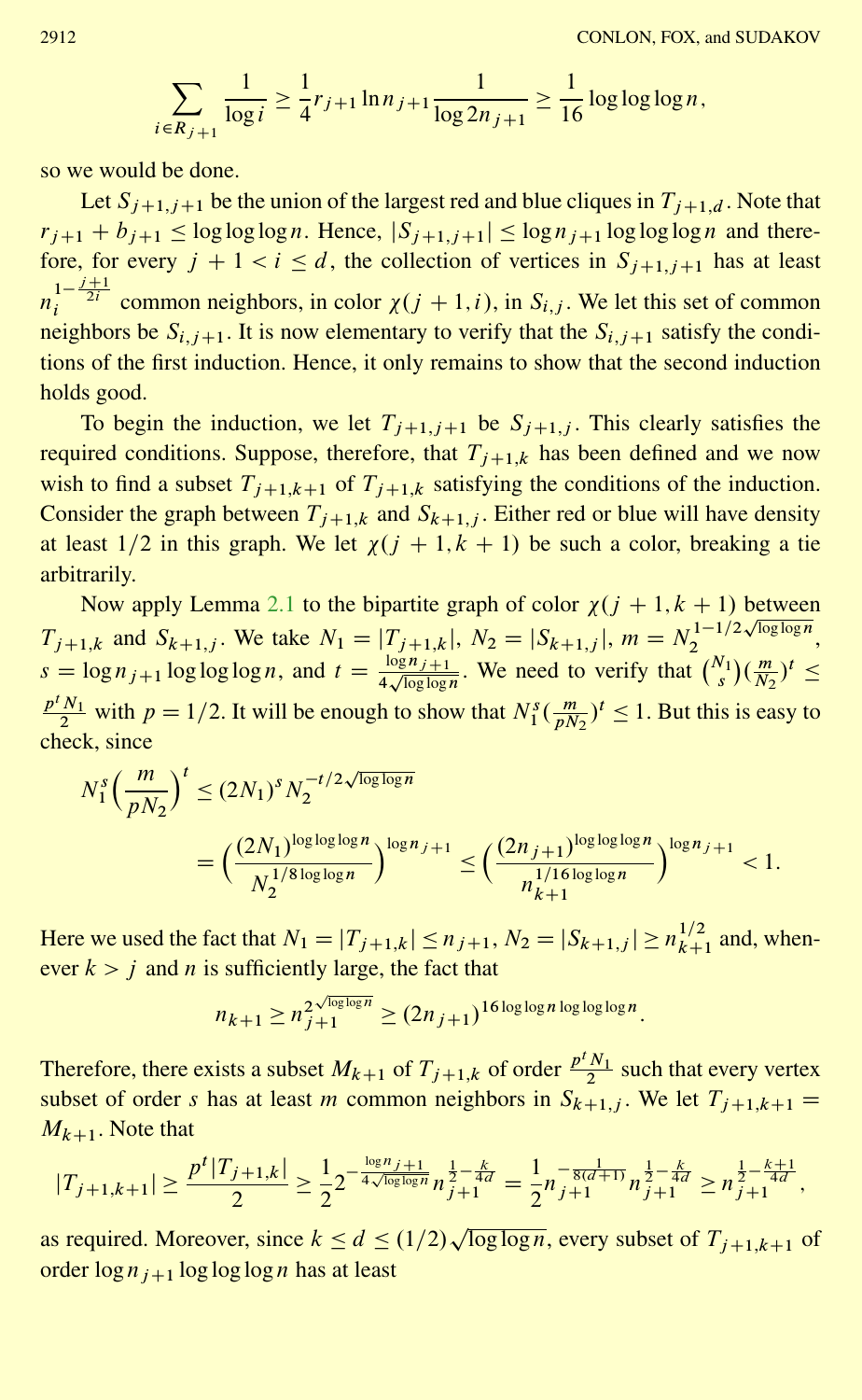$$
m \ge |S_{k+1,j}|^{1-1/2\sqrt{\log\log n}} \ge (n_{k+1}^{1-\frac{j}{2(k+1)}})^{1-1/2\sqrt{\log\log n}} \ge n_{k+1}^{1-\frac{j+1}{2(k+1)}}
$$

common neighbors in  $S_{k+1,i}$ , so the second requirement of the induction scheme also holds.

To complete the proof, note that for each  $i = 1, \ldots, d$ , we have found a red clique  $R_i$  and a blue clique  $B_i$  of orders  $(1/4)r_i \ln n_i$  and  $(1/4)b_i \ln n_i$ , respectively, such that every vertex in  $R_i \cup B_i$  is connected to every vertex in  $R_i \cup B_j$  by color  $\gamma(i, j)$ . Consider the 2-colored complete graph on the vertex set  $\{1, 2, \ldots, d\}$ , where i and j are joined in color  $\chi(i, j)$ . We give each vertex the two weights  $r_i$  and  $b_i$ . Since  $b_i \ge c \ln(4c/r_i)$  if  $r_i \le b_i$  and  $r_i \ge c \ln(4c/b_i)$  if  $b_i \le r_i$ , we may apply Lemma [3.3](#page-7-0) to find a red clique  $R$  such that

$$
\sum_{i \in R} r_i \ge \frac{c}{2} \ln d \ge \frac{1}{32} \log \log \log n
$$

or a blue clique B such that  $\sum_{i \in B} b_i \ge (1/32) \log \log \log n$ . Suppose, without loss of generality, that there is a red clique R such that  $\sum_{i \in R} r_i \ge (1/32) \log \log \log n$ .

Consider now the set  $\mathcal{R} = \bigcup_{i \in R} R_i$ . Since R is a red clique by coloring  $\chi$ , the edges between different  $R_i$  are red. Therefore, since also each  $R_i$  is a red clique, we see that  $\mathcal R$  is a red clique in the original graph. Moreover,

$$
\sum_{j \in \mathcal{R}} \frac{1}{\log j} \ge \sum_{i \in R} \sum_{j \in R_i} \frac{1}{\log j} \ge \sum_{i \in R} \frac{r_i}{4} \log n_i \frac{1}{\log 2n_i} \ge \sum_{i \in R} \frac{r_i}{8} \ge 2^{-8} \log \log \log n,
$$

<span id="page-10-0"></span>as required.

# **4. Monochromatic sets with differences satisfying a prescribed order**

In this section, we prove Theorem [1.2,](#page-3-0) which gives an improved bound for Ramsey numbers with fixed-order type. We begin with several simple definitions and lemmas.

An *interval* I of integers is a set of consecutive integers. Let S be a nonempty set of integers, and let  $min(S)$  and  $max(S)$  denote the minimum and maximum integers in S. The density  $d_I(S)$  of S with respect to an interval I of integers with  $S \subset I$  is  $|S|/|I|$ .

The following definition is useful for finding cliques of a certain order type.

#### *Definition*

An ordered pair  $(T_1, T_2)$  of sets of integers are *separated* if, for  $j = 1, 2$ , we have

$$
\min(T_2) - \max(T_1) > \max(T_j) - \min(T_j).
$$

The next lemma shows that any dense subset  $S$  contains a pair of large dense subsets which are separated.

$$
\sqcup
$$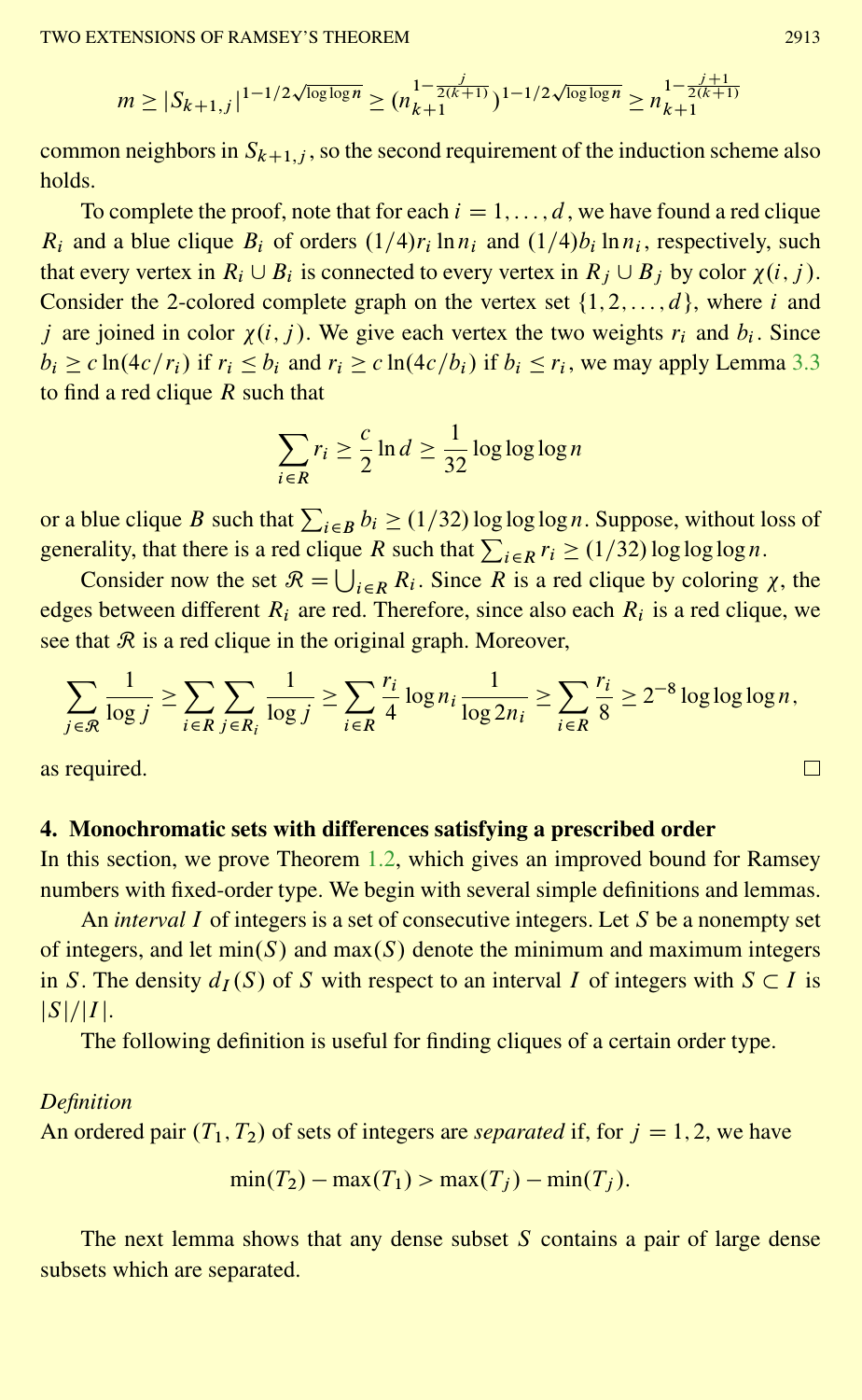## <span id="page-11-1"></span>LEMMA 4.1

*Let S be a finite set of integers with*  $|S| \geq 6$ , *and let*  $I = [a, b]$  *be an interval with*  $S \subset I$ *. Then, for*  $j = 1, 2$ *, there are*  $T_j \subset S$  *and an interval*  $I_j$  *with*  $T_j \subset I_j$ *,*  $(T_1, T_2)$ *separated,*  $d_{I_i}(T_i) \geq d_I(S)/2$ , and  $|I_i| \geq |S|/12$ .

### *Proof*

Let  $i_1 \in I$  be the maximum integer (if it exists) such that the restriction of S to the interval [a, i<sub>1</sub>] has density at most  $d_I(S)/2$ . If no such i<sub>1</sub> exists, let  $i_1 = a - 1$ . Similarly, let  $i_2 \in I$  be the minimum integer greater than  $i_1$  (if it exists) such that the restriction of S to the interval  $[i_2,b]$  has density at most  $d_I(S)/2$ . If no such  $i_2$  exists, let  $i_2 = b + 1$ . Let S' be the restriction of S to the interval  $(i_1, i_2)$ , that is, the set of  $s \in S$  with  $i_1 < s < i_2$ . Since at most 1/2 of the elements of S are deleted to obtain S', we have  $|S'| \geq |S|/2$ .

Let I' denote the interval  $[\min(S'), \max(S')]$  of integers. Partition the interval I' into three intervals each of size as equal as possible, and let  $I_1$  be the first interval and  $I_2$  be the last interval. This guarantees that if  $T_1 \subset I_1$  and  $T_2 \subset I_2$ , then  $(T_1, T_2)$ is separated. It follows from the definition of  $i_1$  and  $i_2$  that the restrictions of S to each of the two end intervals have density at least  $d_I(S)/2$ . Let  $T_i = |S \cap I_i|$  for  $j = 1, 2$ . Since  $S' \subset I'$ , we have  $|I'| \geq |S'| \geq |S|/2$ . The end intervals have size at least  $\lfloor |I'|/3 \rfloor$ . Hence, for  $j = 1, 2$ ,

$$
|I_j| \ge | |I'|/3 | \ge | |S|/6 | \ge |S|/12.
$$

The result follows.

We also need the following simple lemma which allows us to pass to a subinterval of a given size without the density decreasing significantly.

## <span id="page-11-0"></span>LEMMA 4.2

*Suppose that* S *is a set of positive integers, that* J *is an interval containing* S*, and that*  $r \leq |J|$  *is a positive integer. Then there is a subset*  $S' \subset S$  *and an interval* I *of size* r *containing* S' *such that*  $d_I(S') \geq d_J(S)/2$ .

## *Proof*

We can cover the interval J with  $\lfloor |J|/r \rfloor$  intervals of size r, some of which may be overlapping. If S restricted to any of these intervals has density at least  $d<sub>J</sub>(S)/2$ , then we can pick S' to be this subset of S. Otherwise, since  $\left[ |J|/r \right] \leq 2|J|/r$ , the total number of elements of  $S$  is less than

$$
\lceil |J|/r \rceil r d_J(S)/2 \leq |S|,
$$

a contradiction, which completes the proof.

 $\Box$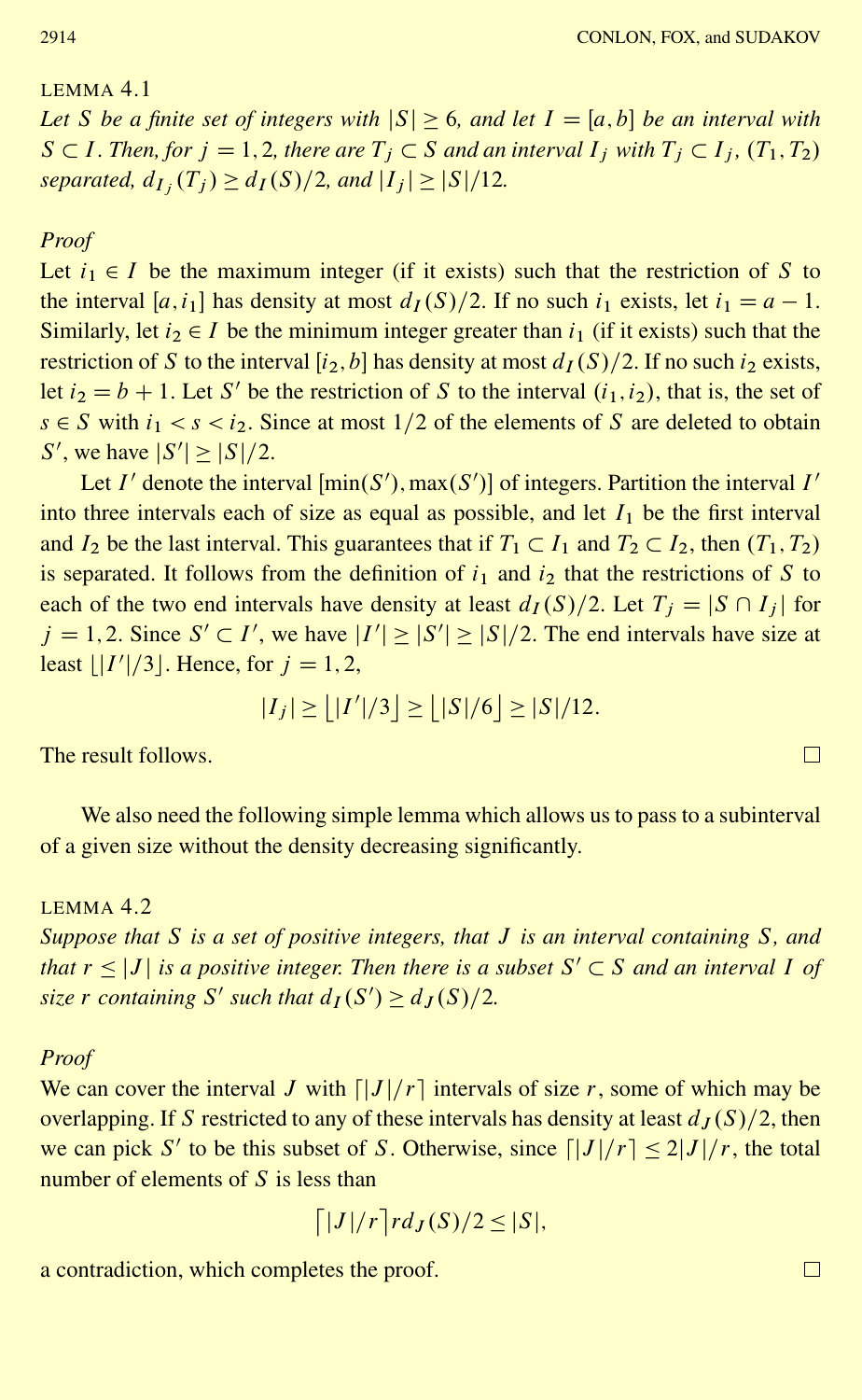For a permutation  $\pi$  of  $[k-1]$ , an increasing sequence  $a_1, \ldots, a_k$  of k integers has *type*  $\pi$  if

$$
a_{\pi(1)+1} - a_{\pi(1)} > a_{\pi(2)+1} - a_{\pi(2)} > \cdots > a_{\pi(k-1)+1} - a_{\pi(k-1)}.
$$

Let G be a graph on a subset of the integers, let J be an interval, and let  $S \subset J \cap$  $V(G)$ . For  $0 < \alpha, \beta, \gamma, \delta, p < 1$ , we say that G is  $(\alpha, \beta, \gamma, \delta, p)$ -heavy with respect to S if, for all subsets  $S' \subset S$  with  $|S'| \ge \gamma |S|$  for which there is an interval J' with  $S' \subset J'$  and  $d_{J'}(S') \ge \delta d_J(S)$ , there are subsets  $T_1, T_2 \subset S'$  and, for  $j = 1, 2$ , intervals  $I_j$  with  $T_j \subset I_j$  such that  $(T_1, T_2)$  is a separated pair,  $d_{I_j}(T_j) \ge \alpha d_{J'}(S')$ ,  $|I_j| \ge \beta |S'|$ , and the edge density of G across  $T_1, T_2$  is at least p. That is, G is heavy with respect to S if every large subset  $S'$  of S which is dense in an interval J' contains a separated pair of subsets  $T_1$  and  $T_2$ , dense in large intervals  $I_1$  and  $I_2$ , such that there is a certain positive density of edges of G between them.

Let  $\phi : [h-1] \rightarrow [k-1]$  be an injective function,  $0 < \eta < 1$ , and  $r \in \mathbb{N}$ . A clique in G of type  $(\phi, \eta, r)$  consists of h pairwise adjacent vertices  $a_1, \ldots, a_h$  such that  $a_{i+1} - a_i \in [\eta^{\phi(i)}r, \eta^{\phi(i)-1}r)$  for  $i \in [h-1]$ . Note that if  $h = k$  and  $\phi$  is the inverse permutation of  $\pi$ , then a clique of type  $(\phi, \eta, r)$  is also a clique of type  $\pi$ .

The following lemma shows that if a large subset S of a graph G is  $(\alpha, \beta, \gamma, \delta, p)$ heavy with appropriate choices of parameters  $\alpha$ ,  $\beta$ ,  $\gamma$ ,  $\delta$ , and  $p$ , then it must contain a clique of type  $(\phi, \eta, r)$ . We next describe the proof, which is by induction on the order  $h$  of the desired clique. The main intuition is that we find the largest gap first. Let  $\tau$  be the minimum element of the image of  $\phi$ , and let j be such that  $\phi(j) = \tau$ . We first pass to an interval *I* of size just smaller than  $\eta^{\tau-1}r$  using Lemma [4.2.](#page-11-0) Using the heavy hypothesis, we find a separated pair  $(T_1, T_2)$  of large subsets of  $S \cap I$  such that the edge density of G between  $T_1$  and  $T_2$  is at least p, and  $\min(T_2) - \max(T_1) \ge$  $\eta^{\tau}r$ . This implies that, for any choice of  $a_j \in T_1$  and  $a_{j+1} \in T_2$ , we have  $a_{j+1}$   $a_j \in [\eta^{\tau}r, \eta^{\tau-1}r)$ . Applying the dependent random choice lemma, Lemma [2.1,](#page-4-0) we find that there is a large subset  $U \subset T_1$  such that all small subsets of U have many common neighbors in  $T_2$ . We find from the heavy hypothesis and induction that there is a clique with vertices  $a_1, \ldots, a_j \in U$  such that, for  $1 \le i \le j - 1$ ,  $a_{i+1} - a_i \in$  $[\eta^{\phi(i)}r, \eta^{\phi(i)-1}r)$ . Since every small subset of U has many common neighbors in  $T_2$ , the set W of common neighbors of  $a_1, \ldots, a_j$  in  $T_2$  is large. We again find from the heavy hypothesis and induction that there is a clique with vertices  $a_{i+1},...,a_h \in W$ such that, for  $j + 1 \le i \le h - 1$ ,  $a_{i+1} - a_i \in [\eta^{\phi(i)}r, \eta^{\phi(i)-1}r)$ . We conclude that  $a_1, \ldots, a_h$  forms the desired clique in G of type  $(\phi, \eta, r)$ .

<span id="page-12-0"></span>LEMMA 4.3

*Suppose the following:* G *is a graph on a subset of the integers,* J *is an interval,*  $S \subset J \cap V(G)$ ,  $\phi : [h-1] \to [k-1]$  *is an injective function*,  $0 < \alpha, \beta, \gamma, \delta, \eta, p < 1$ ,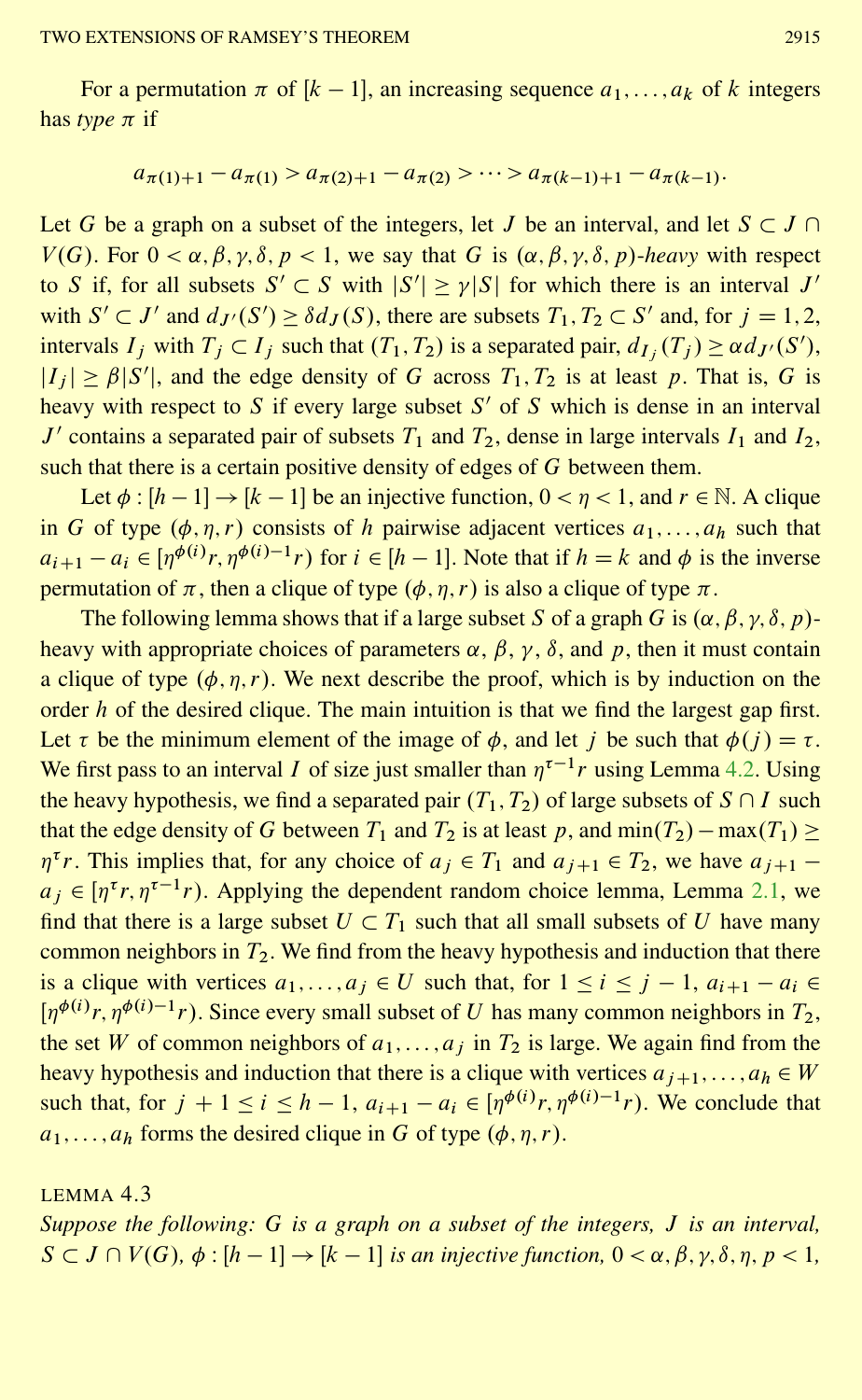*and*  $r \in \mathbb{N}$ *. Let*  $t = 2\sqrt{N}$  $k \log_{1/p} |S|$ *, let*  $\epsilon = p^t/2$ *, let*  $\lambda = (\epsilon \alpha/4)^{2h}$ *, and let*  $\kappa =$  $\lambda \beta d_I(S)^2 \eta^k r$ . Provided that  $\kappa > h$ ,  $|J| > r$ ,  $\eta < \beta \lambda d_I(S)^2$ ,  $\delta < \lambda$ , and  $\gamma |S| < \kappa$ , *the following holds. If* G *is*  $(\alpha, \beta, \gamma, \delta, p)$ -heavy with respect to S, then there is a *clique in* G *of type*  $(\phi, \eta, r)$ *.* 

### *Proof*

The proof is by induction on h. In the base case  $h = 1$ , it suffices to show that S is nonempty, which it clearly is. The induction hypothesis is that the lemma holds for all positive integers  $h' < h$ , where  $h \ge 2$ .

Let  $\tau = \min_{i \in [h-1]} \phi(i)$  and  $j \leq h-1$  be such that  $\phi(j) = \tau$ . Let  $\phi_1 : [j-1] \to$  $[k - \tau - 1]$  and  $\phi_2 : [h - j - 1] \rightarrow [k - \tau - 1]$  be the injective functions given by  $\phi_1(x) = \phi(x) - \tau$  and  $\phi_2(x) = \phi(x + j) - \tau$ .

Let *s* be the largest integer less than  $\eta^{\tau-1}r$ . Since  $\eta^{\tau-1}r \geq \eta^k r \geq \kappa \geq h \geq 2$ , then  $s \geq \eta^{\tau-1} r/2$ . As  $|J| \geq r \geq s$ , we can apply Lemma [4.2](#page-11-0) to obtain a subset  $S' \subset S$  and an interval I with  $|I| = s$  and  $S' \subset I$  such that  $d_I(S') \ge d_J(S)/2$ .

We have  $d_I(S') \geq d_J(S)/2 \geq \lambda d_J(S) \geq \delta d_J(S)$  and  $|S'| = d_I(S')|I| \geq$  $\frac{d_J(S)}{2}|I| \ge \frac{d_J(S)}{4}\eta^{\tau-1}r \ge \kappa \ge \gamma |S|$ . Hence, by the heaviness hypothesis, for  $i =$ 1, 2, there is an interval  $I_i$  and a subset  $T_i \subset I_i \cap S'$  such that  $(T_1,T_2)$  is a separated pair,  $d_{I_i}(T_i) \ge \alpha d_I(S') \ge (\alpha/2)d_J(S)$ ,  $|I_i| \ge \beta |S'|$ , and the edge density of G between  $T_1$  and  $T_2$  is at least p. Note that  $|T_i| = |I_i| d_{I_i}(T_i) \ge d_{I_i}(T_i) \beta |S'| \ge$  $(1/2)\alpha\beta d_J(S)|S'|.$ 

We apply Lemma [2.1](#page-4-0) to the bipartite subgraph of G with parts  $T_1$  and  $T_2$  and  $s = i$ , with t as defined in the statement of the lemma,  $N_1 = |T_1|$ ,  $N_2 = |T_2|$ , and  $m = \epsilon |T_2|$ . Since  $|T_1|^k \leq |S|^k = p^{-t^2/4}$ , we can verify that

$$
{\binom{|T_1|}{j}} {\left(\frac{\epsilon|T_2|}{|T_2|}\right)}^t \le |T_1|^k \epsilon^t = |T_1|^k p^{t^2} / 2^t \le p^{3t^2/4} / 2^t \le p^t |T_1| / 2.
$$

Using  $|T_1| \ge (1/2) \alpha \beta d_J(S) |S'|$ ,  $|S'| \ge \frac{d_J(S)}{4} \eta^{\tau-1} r$ , and  $\eta \le \beta \lambda d_J(S)^2 \le$  $\beta(\frac{\epsilon \alpha}{16})d_J(S)^2$ , we conclude that there is a subset  $U \subset T_1$  with

$$
|U| \ge p^t |T_1|/2 = \epsilon |T_1| \ge \epsilon \alpha \beta \frac{d_J(S)}{2} |S'| \ge \epsilon \alpha \beta \frac{d_J(S)^2}{8} \eta^{\tau - 1} r \ge \eta^{\tau} r
$$

such that every j vertices in U have at least  $\epsilon |T_2|$  common neighbors in  $T_2$ . Since  $(T_1, T_2)$  is separated and  $|T_1| \geq |U| \geq \eta^{\tau} r$ , we have, for any  $a \in T_1$  and  $b \in T_2$ ,

$$
\eta^{\tau} r \le |T_1| \le b - a \le |I| < \eta^{\tau - 1} r.
$$

We also have

$$
d_{I_1}(U) = \frac{|U|}{|I_1|} \ge \frac{\epsilon |T_1|}{|I_1|} = \epsilon d_{I_1}(T_1) \ge \epsilon \alpha d_I(S') \ge \epsilon \frac{\alpha}{2} d_J(S).
$$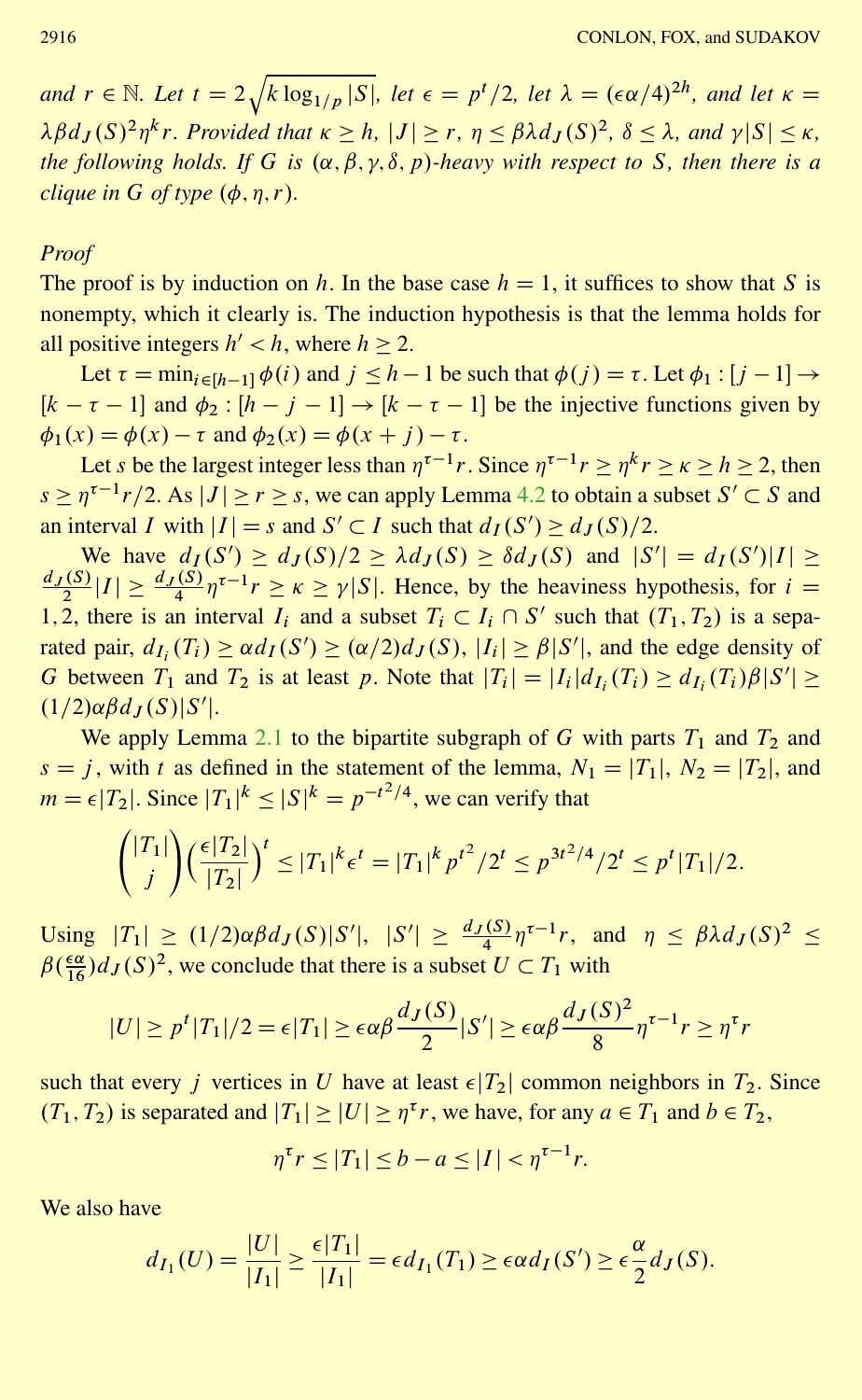Let  $\delta' = \frac{d_J(S)}{d_{I_1}(U)} \delta$  and  $\gamma' = \frac{|S|}{|U|} \gamma$ . Since G is  $(\alpha, \beta, \gamma, \delta, p)$ -heavy with respect to S and  $U \subset S$ , then G is also  $(\alpha, \beta, \gamma', \delta', p)$ -heavy with respect to U.

Let  $t' = 2\sqrt{(k-\tau)\log_{1/p}|U|}$ , let  $k' = k - \tau$ , let  $r' = \eta^{\tau}r$ , and let  $\epsilon' = p^{t'}/2$ , so  $\epsilon' \geq \epsilon$ . Let  $\lambda' = \left(\frac{\epsilon' \alpha}{4}\right)^{2j}$  and let  $\kappa' = \lambda' \beta d_{I_1}(U)^2 \eta^{k'} r'$ . Then  $\lambda \leq \left(\frac{\epsilon \alpha}{4}\right)^2 \lambda'$ , and therefore

$$
\kappa' = \lambda' \beta d_{I_1}(U)^2 \eta^{k'} r' \ge \lambda' \beta \left(\epsilon \frac{\alpha}{2} d_J(S)\right)^2 \eta^k r \ge \lambda \beta d_J(S)^2 \eta^k r = \kappa \ge h \ge j.
$$

Since  $|I_1| \geq |U| \geq \eta^{\tau} r = r'$ ,  $\delta \leq \lambda = \left(\frac{\epsilon \alpha}{4}\right)^{2h} \leq \left(\frac{\epsilon \alpha}{4}\right)^{2} \lambda'$ ,  $\epsilon' \geq \epsilon$ , and  $d_{I_1}(U) \geq (\epsilon \alpha/\epsilon)$  $2)$ d<sub>*I*</sub>(S), we have

$$
\eta \le \beta d_J(S)^2 \lambda \le \beta d_{I_1}(U)^2 \lambda',
$$
  

$$
\delta' = \frac{d_J(S)}{d_{I_1}(U)} \delta \le 2\epsilon^{-1} \alpha^{-1} \delta \le \left(\frac{\epsilon \alpha}{4}\right)^{2h-1} \le \lambda',
$$

and

$$
\gamma'|U| = \gamma|S| \leq \kappa \leq \kappa'.
$$

Thus, we can apply the induction hypothesis and obtain a clique in  $G$  with vertices  $a_1, \ldots, a_j$  in U which is of type  $(\phi_1, \eta, \eta^{\tau})$ .

Let W be the set of common neighbors of  $a_1, \ldots, a_j$  in  $T_2$ , so  $|W| \ge \epsilon |T_2|$ . Let  $\delta'' = \frac{d_J(S)}{d_{I_2}(W)} \delta$  and  $\gamma'' = \frac{|S|}{|W|} \gamma$ . As above, since  $W \subset S$  and G is  $(\alpha, \beta, \gamma, \delta, p)$ -heavy with respect to S, then G is also  $(\alpha, \beta, \gamma'', \delta'', p)$ -heavy with respect to W. Again, by the induction hypothesis (exactly as done above, replacing U by W and j by  $h - j$ ), there is a clique  $b_1,\ldots,b_{h-j}$  in G with vertices from W of type  $(\phi_2,\eta,\eta^\tau r)$ . Then, letting  $a_{j+i} = b_i$  for  $1 \le i \le h-j$ , we conclude that  $a_1,\ldots,a_h$  form a clique of type  $(\phi, \eta, r)$  in G, completing the proof.  $\Box$ 

The following theorem is a restatement of Theorem [1.2.](#page-3-0) Recall that if  $h = k$  and if  $\phi$  is the inverse permutation of  $\pi$ , then a clique of type  $(\phi, \eta, r)$  is also a clique of type  $\pi$ . In the proof of Theorem [1.2,](#page-3-0) we show that a q-colored complete graph on sufficiently many vertices must contain a subset which is appropriately heavy in the graph of one of the colors. Lemma [4.3](#page-12-0) then implies that the graph of this color contains the desired monochromatic clique with order type  $\pi$ . To find such a heavy subset, we suppose for contradiction that none exists. We then find a large interval  $I_a$ and a dense subset  $S_q$  of  $I_q$  such that for each color i, every separated pair  $(T_1, T_2)$  of subsets of  $S_q$  such that there are large intervals  $J_1, J_2$  with  $T_i$  a dense subset of  $J_i$  has edge density less than  $p = 1/q$  in color *i* between  $T_1$  and  $T_2$ . But, by Lemma [4.1,](#page-11-1)  $S_q$ contains a separated pair  $(T_1, T_2)$  of large dense subsets. By the pigeonhole principle,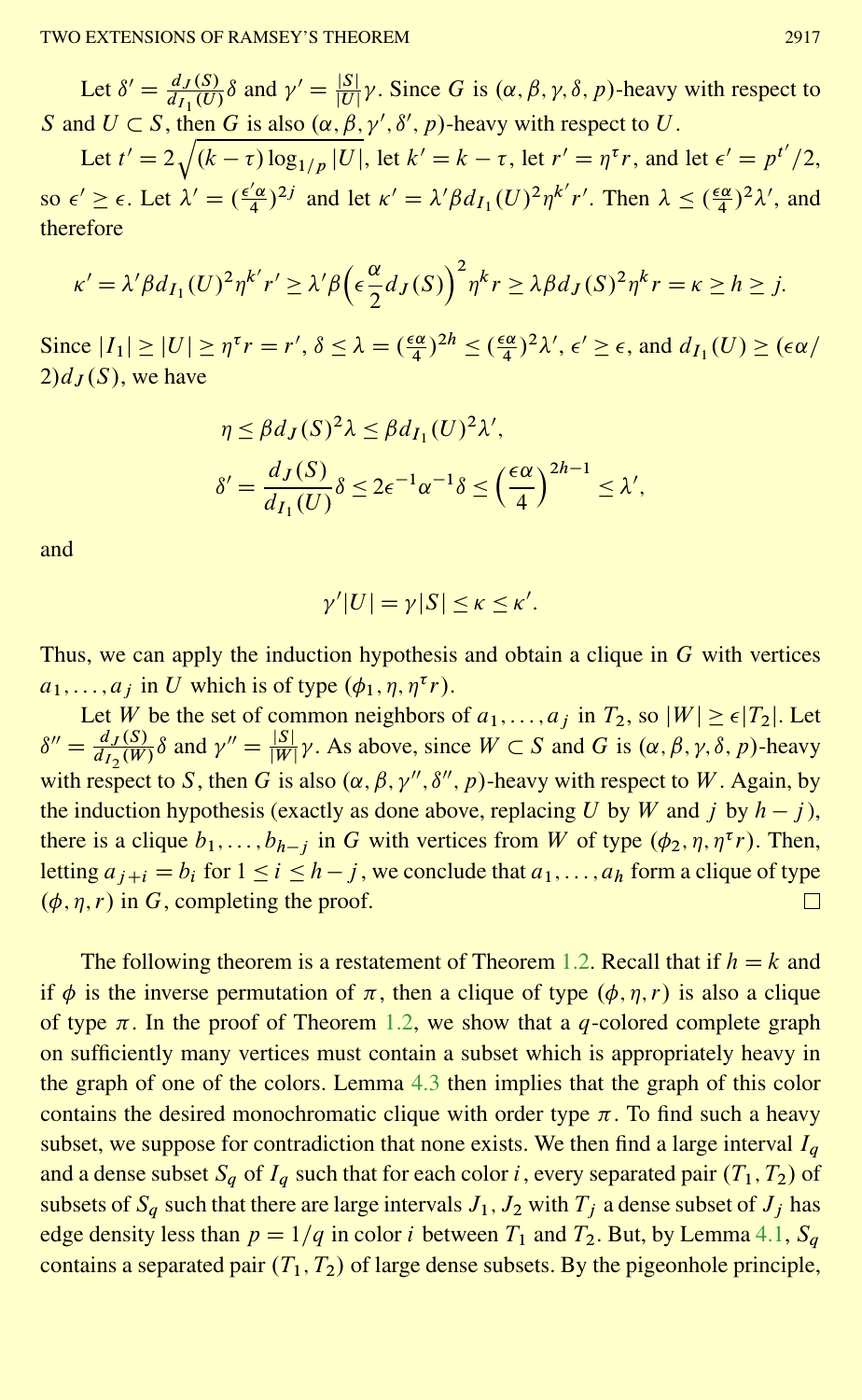the edge density between  $T_1$  and  $T_2$  in one of the q colors is at least  $1/q$ , contradicting the existence of  $S_a$ .

## THEOREM 4.1

Let  $k, q \geq 2$  be integers and let  $\pi$  be a permutation of  $[k-1]$ . Every  $q$ -coloring of the *complete graph on*  $[n]$  *with*  $n = 2^{k^{20q}}$  *contains a monochromatic clique of type*  $\pi$ *.* 

## *Proof*

Suppose for contradiction that there is a  $q$ -coloring of the edges of the complete graph on [*n*] without a monochromatic copy of  $K_k$  of type  $\pi$ . We label the *q* colors 1, ..., *q*. Let  $S_0 = I_0 = [n]$ , so  $d_{I_0}(S_0) = 1$  and  $|S_0| = |I_0| = n$ . Let  $\phi = \pi^{-1}$ , let  $p = 1/q$ , let  $t = 2$  $\frac{1}{l}$  $k \log_{1/p} n$ , and let  $\epsilon = p^t/2$ .

For  $q \ge i \ge 1$ , we define  $\alpha_i, \beta_i, \gamma_i, \delta_i, \eta_i$  recursively as follows, starting with  $i = q$ . We have  $\alpha_q = 1/2$ ,  $\delta_i = \left(\frac{\epsilon \alpha_i}{4}\right)^{2k}$ , and  $\alpha_i = \delta_{i+1} \alpha_{i+1}$ . Explicitly,  $\delta_{q-i} =$  $(\frac{\epsilon}{8})^{2k(2k+1)^i}$ , and for  $i \ge 1$ ,  $\alpha_{q-i} = \frac{1}{2}(\frac{\epsilon}{8})^{(2k+1)^i-1}$ . Let  $\Delta_0 = 1$  and  $\Delta_i = \delta_i \Delta_{i-1}^2$ for  $1 \le i \le q$ . Let  $\Delta = \Delta_q$ . We have from the explicit formula for  $\delta_{q-i}$  that

$$
\Delta = \delta_q \Delta_{q-1}^2 = \delta_q \delta_{q-1}^2 \Delta_{q-2}^4 = \cdots
$$
  
= 
$$
\prod_{i=0}^{q-1} \delta_{q-i}^{2^i} = \prod_{i=0}^{q-1} \left(\frac{\epsilon}{8}\right)^{2k(4k+2)^i} \ge \left(\frac{\epsilon}{8}\right)^{(4k+2)^q} \ge \left(\frac{\epsilon}{8}\right)^{(k+2)^{2q}-2}.
$$

Let  $\beta_q = 1/12$ . For each i, let  $\eta_i = \beta_i \Delta$ , and  $\gamma_i = \eta_i^{k+1}$ , and, if  $i < q$ ,  $\beta_i =$  $\gamma_{i+1}\beta_{i+1}$ . Explicitly,  $\beta_{q-i} = \frac{1}{12}(\frac{\Delta}{12})^{(k+2)^{i}-1}$ ,  $\eta_{q-i} = (\frac{\Delta}{12})^{(k+2)^{i}}$ , and  $\gamma_{q-i} =$  $\left(\frac{\Delta}{12}\right)^{(k+1)(k+2)^i}$ . Finally, let  $\Gamma_0 = 1$  and  $\Gamma_i = \gamma_i \Gamma_{i-1}$  for  $1 \le i \le q$ . Let  $\Gamma = \Gamma_q$ . We have

$$
\Gamma = \prod_{i=1}^{q} \gamma_i = \left(\frac{\Delta}{12}\right)^{(k+2)^q - 1} \ge \left(\frac{1}{12}\left(\frac{\epsilon}{8}\right)^{(k+2)^{2q} - 2}\right)^{(k+2)^q - 1}
$$

$$
\ge \left(\left(\frac{\epsilon}{8}\right)^{(k+2)^{2q}}\right)^{(k+2)^q} = \left(\frac{\epsilon}{8}\right)^{(k+2)^{3q}} \ge \left(\frac{\epsilon}{8}\right)^{k^{6q}}.
$$

We will next define a sequence of subsets  $S_0 \supset S_1 \supset \cdots \supset S_a$  and a sequence of intervals  $I_0 \supset I_1 \supset \cdots \supset I_q$  such that for each  $i, 1 \le i \le q$ , we have

• 
$$
S_i \subset I_i
$$
,

• 
$$
d_{I_i}(S_i) \ge \delta_i d_{I_{i-1}}(S_{i-1}) \ge \Delta_i,
$$

- $|S_i| \geq \gamma_i |S_{i-1}| \geq \Gamma_i n$ , and
- there is no separated pair  $(T_1, T_2)$  with  $T_1, T_2 \subset S_i$  and intervals  $J_1, J_2$  such that, for  $j = 1,2, T_j \subset J_i$ ,  $d_{J_i}(T_i) \ge \alpha_i d_{I_i}(S_i)$ ,  $|J_i| \ge \beta_i |S_i|$ , and the graph in color *i* has edge density at least *p* between  $T_1$  and  $T_2$ .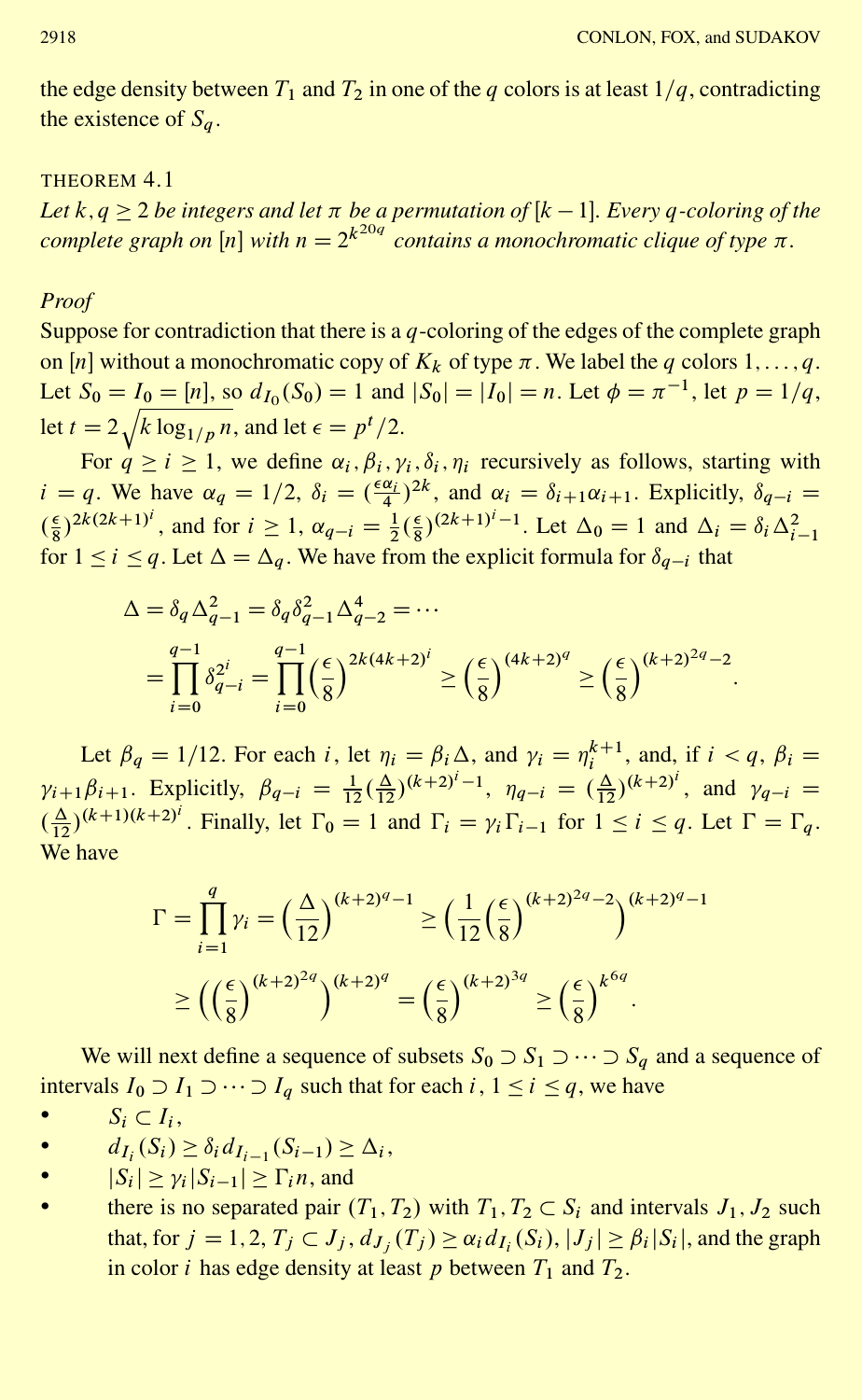We next show how to pick  $S_i$  and  $I_i$ , having already picked  $S_{i-1}$  and  $I_{i-1}$ . Since the graph in color *i* does not contain a clique of type  $\pi$ , it also does not contain a clique of type  $(\phi, \eta_i, r_i)$  with  $r_i = |I_{i-1}|$ . We now wish to apply Lemma [4.3](#page-12-0) with  $S = S_{i-1}$  to conclude that the graph in color i is not  $(\alpha_i, \beta_i, \gamma_i, \delta_i, p)$ -heavy with respect to  $S_{i-1}$ . To do this, we must verify the assumptions of the lemma.

Let  $\lambda_i = (\epsilon \alpha_i/4)^{2k}$  and  $\kappa_i = \lambda_i \beta_i d_{I_{i-1}} (S_{i-1})^2 \eta_i^k r_i$ . Note that  $\delta_i = \lambda_i$  and

$$
\eta_i = \beta_i \Delta \le \beta_i \Delta_i = \beta_i \delta_i \Delta_{i-1}^2 \le \beta_i \lambda_i d_{I_{i-1}} (S_{i-1})^2.
$$

We also have

$$
\gamma_i|S_{i-1}| = \eta_i^{k+1}|S_{i-1}| \leq \beta_i \lambda_i d_{I_{i-1}}(S_{i-1})^2 \eta_i^k|S_{i-1}| \leq \lambda_i \beta_i d_{I_{i-1}}(S_{i-1})^2 \eta_i^k r_i = \kappa_i.
$$

Finally, since  $\gamma_i |S_{i-1}| \ge \Gamma_i n \ge \Gamma n$  and  $n = 2^{k^{20q}}$ , we have

$$
\kappa_i \ge \Gamma n \ge n \left(\frac{\epsilon}{8}\right)^{k^{6q}} = n \left(\frac{q^{-2\sqrt{k \log_q n}}}{16}\right)^{k^{6q}} \ge n \left(2^{-k^{12q}}\right)^{k^{6q}} = n 2^{-k^{18q}} \ge k.
$$

Here we used the fact that  $q^{-2\sqrt{k \log_q n}} \ge 2^{-2k^{10q+1}\sqrt{\log q}} \ge 2^{-k^{12q}+4}$ .

We may therefore apply Lemma [4.3.](#page-12-0) Hence, there is a subset  $S_i \subset S_{i-1}$  and an interval  $I_i \subset I_{i-1}$  satisfying the four desired properties itemized above.

However, by Lemma [4.1,](#page-11-1)  $S_a$  contains a separated pair  $(T_1, T_2)$  and intervals  $J_1, J_2$  such that, for  $j = 1, 2, T_j \subset J_j$ ,  $d_{J_i}(T_j) \geq d_{I_q}(S_q)/2$ , and  $|J_j| \geq |S_q|/12$ . By the pigeonhole principle, for some i,  $1 \le i \le q$ , the density across  $T_1, T_2$  in color i is at least  $1/q = p$ . But

$$
\frac{1}{2}d_{I_q}(S_q) = \alpha_q d_{I_q}(S_q) \ge \alpha_q \delta_q d_{I_{q-1}}(S_{q-1})
$$
\n
$$
= \alpha_{q-1} d_{I_{q-1}}(S_{q-1}) \ge \alpha_{q-2} d_{I_{q-2}}(S_{q-2}) \ge \dots \ge \alpha_i d_{I_i}(S_i)
$$

and, similarly,  $|S_a|/12 \ge \beta_i |S_i|$ , contradicting that  $S_i$  contains no such separated pair.  $\Box$ 

## <span id="page-16-0"></span>**5. Further remarks**

## *5.1. Asymptotics of maximum weight monochromatic cliques*

A well-known conjecture of Erdős states that the limit  $\lim_{n\to\infty} \frac{\log r(n)}{n}$  exists. If this limit exists, denote it by  $c_0$ . We will assume the conjecture that  $c_0$  exists. The bounds of Erdős and Erdős–Szekeres on Ramsey numbers imply that  $1/2 < c_0 < 2$ .

Recall that the weight of a set S of integers greater than 1 is the sum of  $1/\log s$ over all  $s \in S$  and that  $f(n)$  is the maximum real number for which any red-blue edgecoloring of  $K_n$  contains a monochromatic clique of weight at least  $f(n)$ . Theorem [1.1](#page-2-0)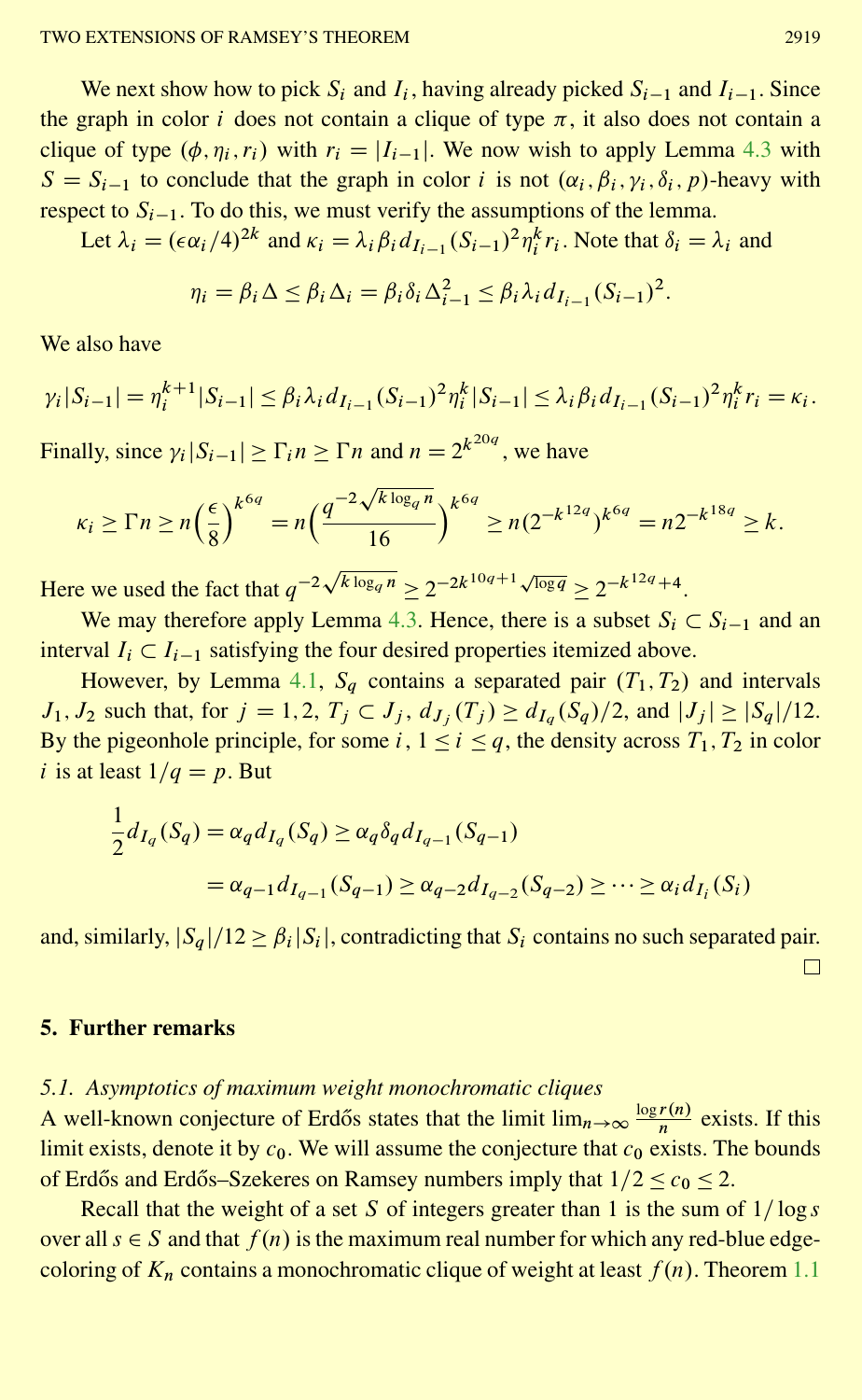shows that  $f(n)$  is within a constant factor of log log log n. We further conjecture the constant factor.

<span id="page-17-0"></span>CONJECTURE 5.1 *We have*

 $f(n) = (c_0^{-2} + o(1)) \log \log \log n,$ 

*where*  $c_0 = \lim_{n \to \infty} \frac{\log r(n)}{n}$ .

The construction of Rödl described in the introduction can easily be modified to obtain

$$
f(n) \le (c_0^{-2} + o(1)) \log \log \log n.
$$

Indeed, let  $a = 1 + \epsilon$  with  $\epsilon \to 0$  slowly as  $n \to \infty$  (picking  $\epsilon = 1/\log \log \log n$ will do). Cover [2, *n*] by intervals, where the *i*th interval is  $[2^{a^{i-1}}, 2^{a^{i}})$  and has largest element less than  $n_i := 2^{a^i}$ . The number of intervals is  $d = \lceil \frac{1}{\log a} \log \log n \rceil$  $O(\epsilon^{-1} \log \log n)$ . Note that the logarithm of any two numbers in the same interval is within a factor  $a = 1 + \epsilon$  of each other. We red-blue edge-color the complete graph on each of these intervals so as to minimize the order of the largest monochromatic clique in the interval. Then the weight of any monochromatic clique in the *i*th interval is at most  $(1/\log n_i)(c_0^{-1} + o(1))\log n_i = c_0^{-1} + o(1)$ , where the  $o(1)$  term goes to 0 as  $n_i$  increases. We color between intervals monochromatically so as to minimize the order of the largest monochromatic clique with vertices in distinct intervals. The order of this monochromatic clique with vertices in distinct intervals is  $(c_0^{-1} + o(1)) \log d = (c_0^{-1} + o(1)) \log \log \log n$ . Hence,  $f(n) \le$  $(c_0^{-1} + o(1))$  $(c_0^{-1} + o(1))$  log log log  $n = (c_0^{-2} + o(1))$  log log log n.

In the other direction, a simple modification of the proof of Theorem [1.1](#page-2-0) with a careful analysis gives the lower bound

$$
f(n) \ge \left(\frac{1}{4} - o(1)\right) \log \log \log n,
$$

which would be sharp if the exponential constant in the upper bound for diagonal Ramsey numbers is best possible (i.e., if  $c_0 = 2$ ). We next give a rough sketch of how to achieve this.

One first constructs  $d = (\log \log n)^{1-o(1)}$  intervals  $S_i$  of the form  $[n_i, 2n_i)$  with  $n_i = i(\log \log n)^{o(1)} + (1/2) \log \log n$ , where the  $o(1)$  term slowly goes to 0 as n tends to infinity. After going through the proof, we obtain in each  $S_i$  a red clique  $R_i$  and a blue clique  $B_i$ , such that for each  $i < j$ , the complete bipartite graph between  $R_i \cup B_i$ and  $R_i \cup B_j$  is monochromatic. The monochromatic cliques  $R_i$  and  $B_i$  are chosen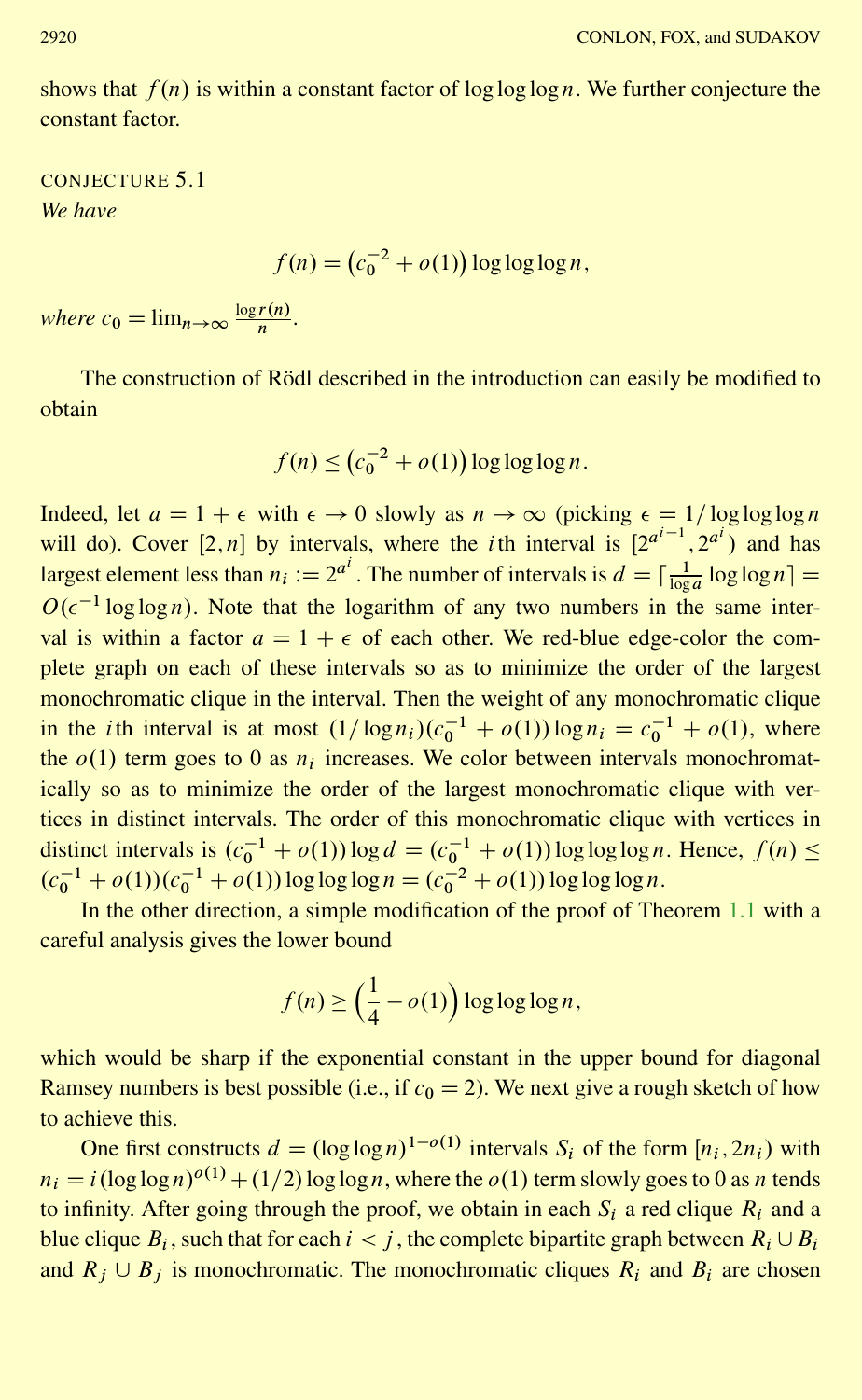to be the largest monochromatic cliques of each color in a particular subset  $T_{i,d} \subset$  $S_i$  with  $|T_{i,d}| = |S_i|^{1-o(1)}$ . By the Erdős–Szekeres estimate, we have  $|R_i| \ge (r_i$  $o(1)$ ) log  $n_i$  and  $|B_i| \ge (b_i - o(1)) \log n_i$ , where  $b_i$  and  $r_i$  (asymptotically) satisfy  $(b_i + r_i) \log \frac{b_i + r_i}{r_i} - b_i \log \frac{b_i}{r_i} = 1.$ 

Consider the induced red-blue edge-coloring of the complete graph with one vertex  $v_i$  from each  $R_i \cup B_i$ . Assign vertex  $v_i$  red weight  $r_i$  and blue weight  $b_i$ . An appropriate variant of Lemma [3.2,](#page-6-0) the weighted version of Ramsey's theorem, tells us that there is a monochromatic clique  $v_{i_1}, v_{i_2}, \ldots, v_{i_s}$  of large weight. Assuming without loss of generality that this clique is red, the tailored variant of Lemma [3.2](#page-6-0) then tells us that the red weight of the clique is asymptotically at least  $(1/4) \log d =$  $(1/4 + o(1)) \log \log \log n$ . This is obtained when for each i,  $b_i = r_i = 1/2 + o(1)$ and the clique has size  $(1/2) \log d$ . Let S be the union of the  $R_i$  with  $1 \le j \le s$ . As, for each  $i < j$ , the complete bipartite graph between  $R_i \cup B_i$  and  $R_j \cup B_j$  is monochromatic red, the set  $S$  forms a monochromatic clique of weight

$$
\sum_{j \in S} \frac{1}{\log j} \ge \left(\frac{1}{4} + o(1)\right) \log \log \log n.
$$

The proof sketched above uses an application of both Ramsey's theorem and its weighted variant, so that the asymptotics of the lower bound on  $f(n)$  are dictated by the bounds in these theorems. We believe that the optimal bounds should always follow, as above, from the diagonal case, in which case Conjecture [5.1](#page-17-0) would follow.

#### *5.2. Weighted cliques with alternative weight functions*

One question which arises naturally is whether we can also find cliques of large weight for other weight functions. Let  $w(i)$  be a weight function defined on all positive integers  $n \ge a$ , and let  $f(n, w)$  be the minimum over all 2-colorings of [a, n] of the maximum weight of a monochromatic clique. In particular, if  $w_1(i) = 1/\log i$ and  $a = 2$ , then  $f(n, w_1) = f(n)$ .

The next interesting case is when  $w_2(i) = 1/\log i \log \log \log i$ , since, for any function  $u(i)$  which tends to infinity with i, Theorem [1.1](#page-2-0) implies that  $f(n, u') \to \infty$ , where  $u'(i) = u(i) / \log i \log \log \log i$ . We may show also that  $f(n, w_2) \to \infty$ .

# *Sketch of the proof*

Suppose that we are using the weight function  $w_2$ . We consider the intervals  $I_i =$  $[n_i, 2n_i]$  for which  $2n_i \le n$  with  $\log \log n_i = 10j \log \log \log n$ . The number d of such intervals is  $\log \log n/10 \log \log \log n$ . By applying the methods used in the proof of Theorem [3.1,](#page-7-1) we may find d sets  $T_1, T_2, \ldots, T_d$ , with  $T_i \subset I_i$ , such that the collection of edges between  $T_i$  and  $T_j$  is monochromatic for every  $i \neq j$ , and each  $T_j$  is the union of a red clique of size roughly  $r_i \log n_i$  and a blue clique of size  $b_i \log n_i$ .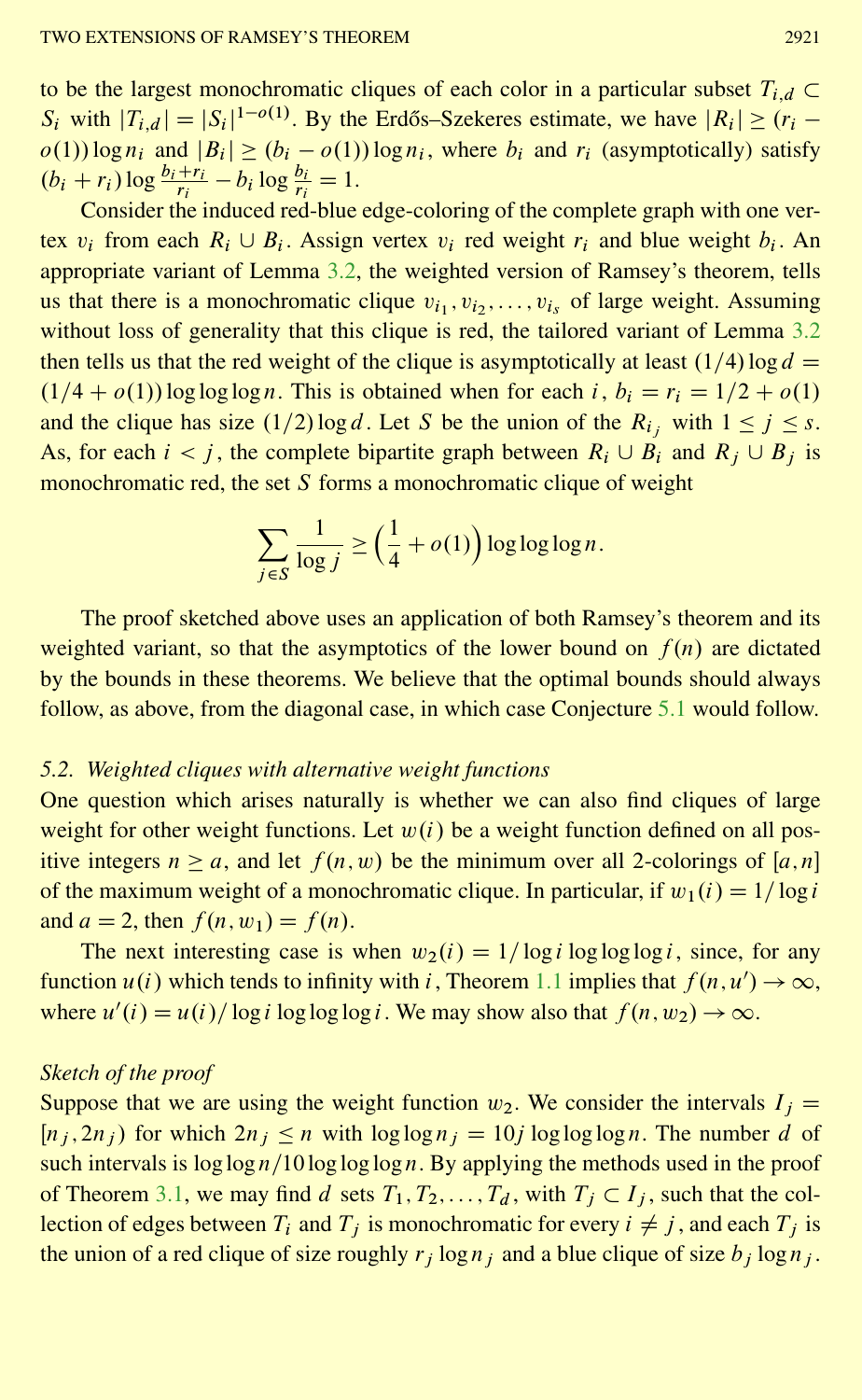Here  $r_i$  and  $b_i$  are chosen to satisfy the balancing condition stipulated by Lemma [3.1.](#page-5-1) Any vertex in  $T_j$  will have weight about  $1/\log n_j \log \log \log n_j$ , the full contribution of the red clique is  $\Omega(r_i / \log \log \log n_i) = \Omega(r_i / (\log j + \log \log \log \log n)) = \Omega(r_i / n_i)$  $\log \max(j, \log \log \log n)$ , and the blue clique is  $\Omega(b_i / \log \max(j, \log \log \log n))$ .

We may now treat the  $T_i$  as though they were vertices with two weights in a graph whose edges have been 2-colored. For  $j \ge \log \log \log n$ , the red weight is  $r_j / \log j$ and the blue weight is  $b_j / \log j$ . For smaller j, the red weight is  $r_j / \log \log \log \log n$ and the blue weight is  $b_j / \log \log \log n$ . However, there are so few such smaller j that we will be able to safely ignore such vertices. We would like to repeat the argument above with this new graph on d vertices. To begin, we consider  $e \approx \log \log d/$ 10 log log log d intervals  $S_1,\ldots,S_e$  in [d], each of the form  $[d_i, 2d_i)$  with log log  $d_i =$ 10i log log log d. For the rest of the argument we only consider vertices j in one of these intervals, so that  $j \ge d_1 \ge \log \log \log n$  and j has red weight  $r_j / \log j$  and blue weight  $b_j / \log j$ . We may assume that  $r_j$  and  $b_j$  are each less than  $(\log j)^2$ , as otherwise the vertex j, or rather the red or blue subset of  $T_i$ , would be a monochromatic clique of weight  $\Omega(\log j) = \Omega(\log \log \log n)$ . By Lemma [3.1,](#page-5-1) this also implies that all  $r_i$  and  $b_i$  are at least  $1/(16 \log \log i)$ . Therefore the ratio between any two of  $r_j$  and any two of  $b_j$  is at most  $16 \log^2 j \log \log \log j \le (\log j)^3$  and hence we may split each  $S_i$  into  $h_i = 6 \log \log d_i$  subsets, so that the  $r_i$  and  $b_i$  are within a factor 2 of each other within each piece. That is, we are decomposing the interval  $S_i$  into  $S_{i,1},\ldots,S_{i,h_i}$  so that within any  $S_{i,\ell}$  all  $r_i$  and  $b_j$  are essentially the same. Within each  $S_i$ , we pass to the largest  $S_{i,\ell}$ , which we will call  $U_i$ . As  $|U_i| \geq d_i/(6 \log \log d_i)$ , we have  $\log |U_i| \approx \log |S_i|$  for each *i*. We let  $r'_i$  and  $b'_i$  be the minimum over  $j \in U_i$ of  $r_i$  and  $b_i$ , respectively.

If we again apply the method of Theorem [3.1,](#page-7-1) we will find a collection of sets  $T_i' \subset S_i$  such that the graph is monochromatic between any two sets and  $T_i'$  contains a red clique of size  $\hat{r}_i \log |U_i| \approx \hat{r}_i \log |S_i|$  and a blue clique of size roughly  $\hat{b}_i$  log |S<sub>i</sub>|. The red clique will have red weight  $\Omega(\hat{r}_i r'_i)$  and the blue clique will have blue weight  $\Omega(\hat{b}_i b'_i)$ . Treating the  $T'_i$  as though they were the vertices in a graph, we see that the vertex *i* will have red weight  $\Omega(\hat{r}_i r'_i)$  and blue weight  $\Omega(\hat{b}_i b'_i)$ , where  $\hat{r}_i$  and  $\hat{b}_i$  as well as  $r'_i$  and  $b'_i$  satisfy, up to a constant factor, the balancing criterion stipulated by Lemma [3.1.](#page-5-1) It is now easy to verify that the weight functions  $\hat{r}_i r'_i$  and  $\hat{b}_i b'_i$  satisfy the requirements of Lemma [3.3](#page-7-0) with  $c > 0$  an appropriately chosen absolute constant. Hence, we will be able to find a monochromatic clique of weight  $\Omega(\log e) = \Omega(\log \log \log d) = \Omega(\log \log \log \log n)$ . This yields a clique of the same weight in the original graph.  $\Box$ 

It is not hard to show that this bound is tight up to the constant. Color the interval  $I_j = [2^{2^{j-1}}, 2^{2^j})$  so that the largest clique has size at most  $2^{j+1}$ . Then the contri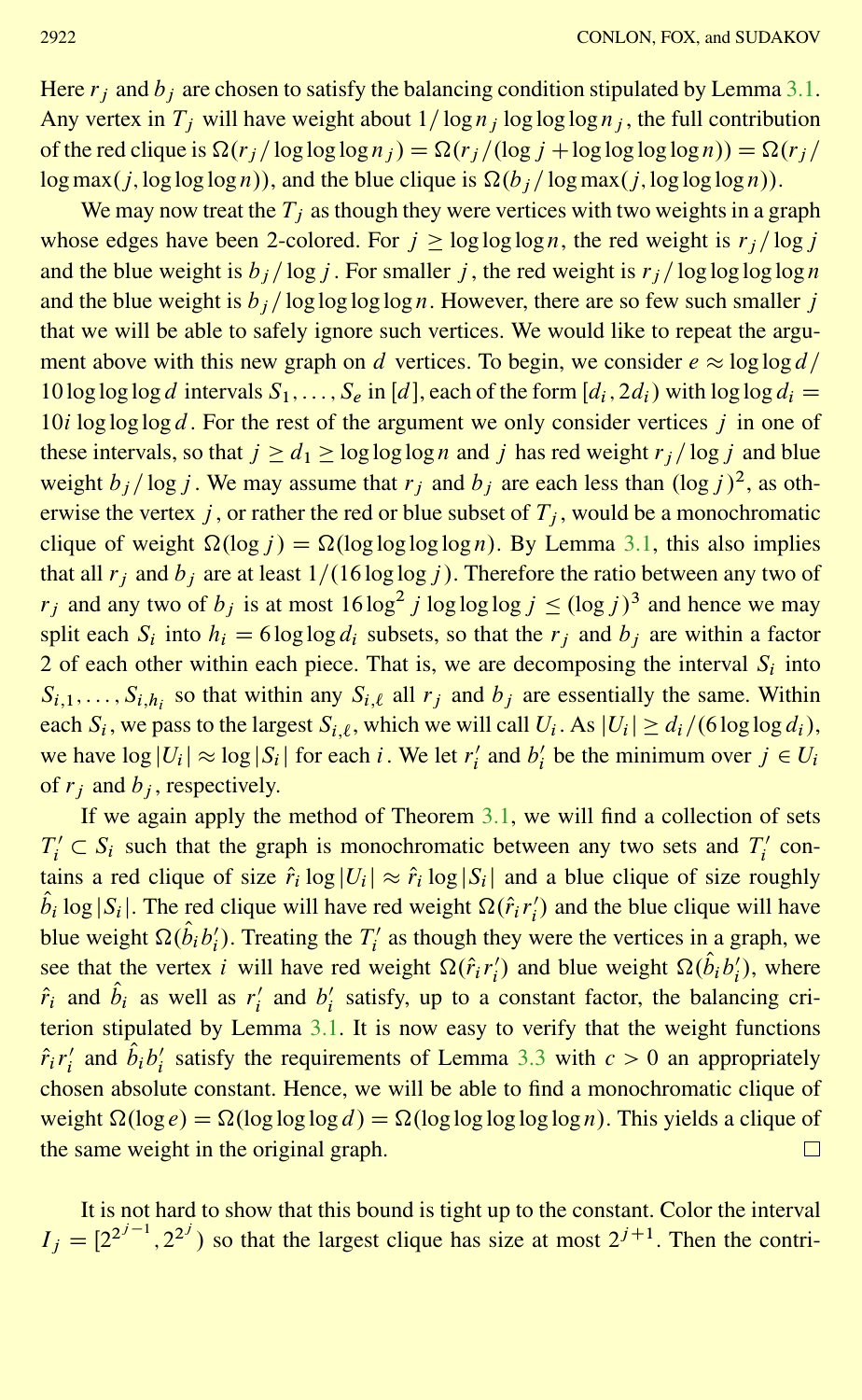<span id="page-20-0"></span>bution of the *j*th interval will be  $O(1/\log j)$ . We now treat  $I_i$  as though it were a vertex of weight  $O(1/\log j)$  and, blowing up Rödl's coloring, color monochromatically between the different  $I_i$  so that the largest weight of any monochromatic clique is  $O(\log \log \log d) = O(\log \log \log \log n)$ .

On the other hand, by using Rödl's coloring, we can show that if  $w'_1(i) =$  $1/(\log i)^{1+\epsilon}$ , for any fixed  $\epsilon > 0$ , then  $f(n, w'_1)$  converges. By using the coloring from the previous paragraph, we may improve this to show that if  $w_2'(i) = 1/$  $\log i(\log \log \log i)^{1+\epsilon}$ , then  $f(n, w_2)$  also converges.

More generally, we have the following theorem. Here  $log_{(i)}(x)$  is the iterated logarithm given by  $log_{(0)}(x) = x$  and, for  $i \ge 1$ ,  $log_{(i)}(x) = log(log_{(i-1)}(x))$ .

# THEOREM 5.1 *Let*  $w_s(i) = 1/\prod_{j=1}^s \log_{(2j-1)} i$ . Then  $f(n, w_s) = \Theta(\log_{(2s+1)} n)$ . However, letting  $w'_s(x) = w_s(x) / (\log_{(2s-1)} i)^{\epsilon}$  for any fixed  $\epsilon > 0$ , then  $f(n, w'_s)$  converges.

That is, the sequence of functions  $w_s$  forms a natural boundary below which  $f(n, \cdot)$  converges.

# *5.3. A counterexample to finding skewed cliques in hypergraphs*

For 3-uniform hypergraphs, the Ramsey number  $r_3(t)$  is defined to be the smallest natural number *n* such that in any 2-coloring of the edges of  $K_n^{(3)}$  there is a monochromatic copy of  $K_t^{(3)}$ . It is known (see [\[3](#page-23-6)], [\[8](#page-23-7)], [\[9](#page-23-8)]) that

$$
2^{ct^2} \le r_3(t) \le 2^{2^{c't}}
$$

and the upper bound is widely conjectured to be correct. Phrased differently, we know that every 2-coloring of the edges of  $K_n^{(3)}$  contains a monochromatic clique of size at least  $\Omega(\log \log n)$  and that there are 2-colorings of  $K_n^{(3)}$  which contain no monochromatic clique of size  $O(\sqrt{\log n})$ .

Let  $\rho_3(n)$  be the function which gives the minimum size of the largest monochromatic clique taken over every 2-coloring of  $K_n^{(3)}$ . Note that this function is increasing and that  $\rho_3(r_3(t)) = t$ . In keeping with Erdős's conjecture for graphs, we can give a weight of  $1/\rho_3(i)$  to vertex i and let the weight of a set S be  $\sum_{i \in S} 1/\rho_3(i)$ . We then ask for the minimum over all 2-colorings of the edges of the complete 3-uniform hypergraph on vertex set  $[n]$  of the maximum weight of a monochromatic clique.

Split [n] into intervals given by  $R_j = [r_3(2^{j-1}), r_3(2^j))$ . Within each interval, we color so that the largest monochromatic clique has size at most  $2^j$ . If  $i < j$ , we color edges containing two vertices from  $R_i$  and one vertex from  $R_j$  red and edges containing two vertices from  $R_i$  and one vertex from  $R_i$  blue. We color all other edges arbitrarily.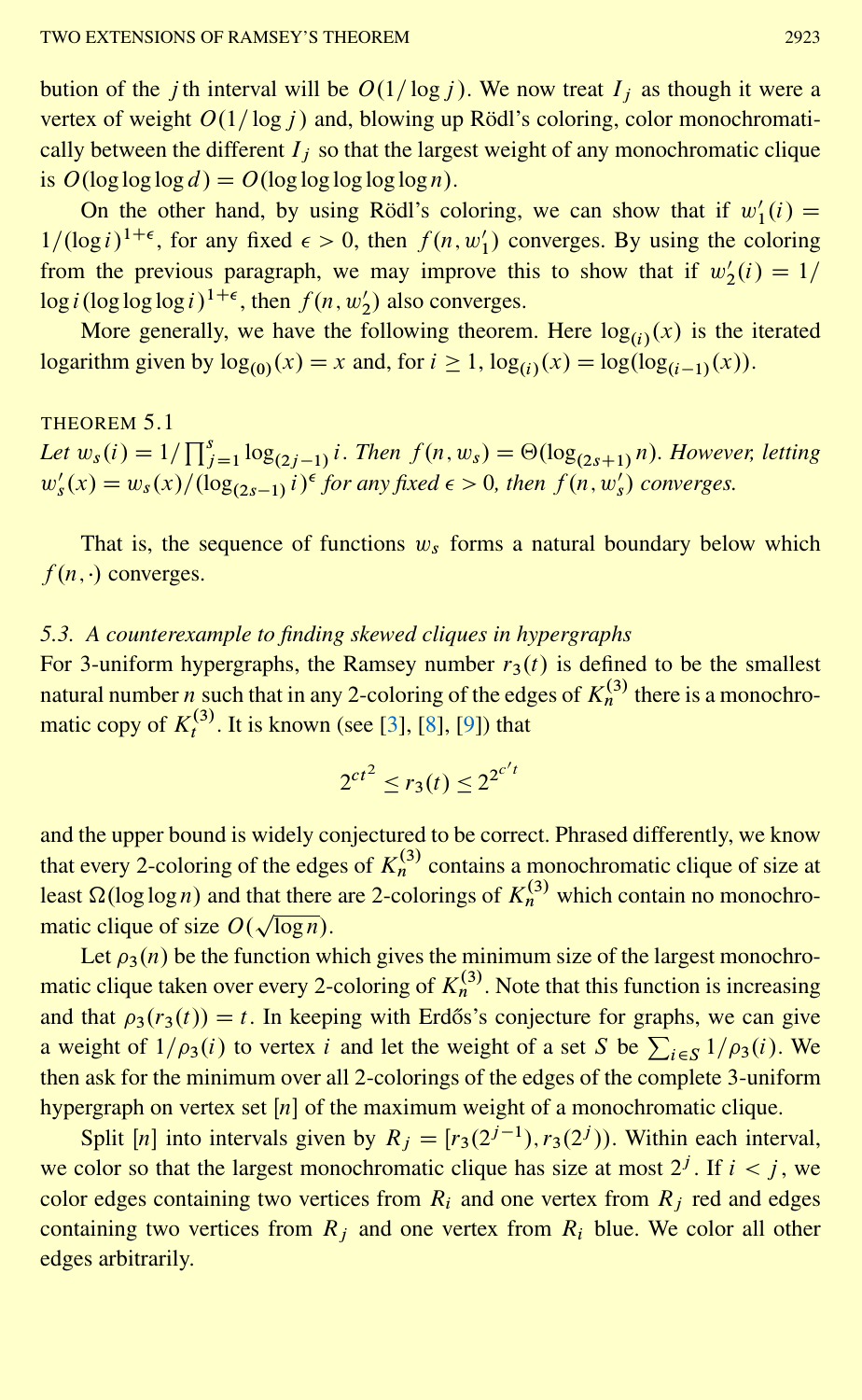Suppose now that we have a monochromatic clique  $S$ . Then  $S$  has at most one vertex in all but one of the sets  $R_j$ . Otherwise, if there were two vertices, say  $u_1$  and  $u_2$ , in  $R_i$  and two vertices,  $v_1$  and  $v_2$ , in  $R_i$ , the edges  $u_1u_2v_1$  and  $u_1v_1v_2$  would have opposite color. We may therefore suppose that  $S = T_{\ell} \cup \{s_1, s_2, \ldots\}$ , where  $T_\ell \subset R_\ell$  and  $s_i$  is a single vertex from  $R_i$ .

Since, for any  $i \in R_\ell$ , we have  $\rho_3(i) \ge \rho_3(r_3(2^{\ell-1})) = 2^{\ell-1}$  and the largest monochromatic clique in  $R_\ell$  has size at most  $2^\ell$ , the contribution from  $T_\ell$  is at most 2. Similarly, the contribution from  $s_i$  is at most  $2^{1-i}$ , so that the total weight of the clique is at most  $2 + \sum_{i=1}^{\infty} 2^{1-i} \le 4$ . Therefore, unlike the graph case, there are colorings for which the maximum weight of a monochromatic clique is bounded.

### *5.4. A simple construction*

Here we present a simple explicit construction which beats the random lower bound for Ramsey numbers for a certain prescribed order on the consecutive differences. A sequence  $n_1 < n_2 < \cdots < n_k$  is *convex* if  $n_2 - n_1 < n_3 - n_2 < \cdots < n_k - n_{k-1}$ .

#### <span id="page-21-0"></span>PROPOSITION 5.1

*For*  $i < j$ , let  $f(i, j) = \lfloor \log(j - i) \rfloor$ . Consider the 2-edge-coloring of the complete graph on the first  $n = 4^{k-1}$  positive integers where the color of edge  $(i,j)$  with  $i < j$ *is the parity of f(i, j). This coloring has no convex monochromatic clique of order*  $k + 1$ .

### *Proof*

Suppose for contradiction that  $a_1 < \cdots < a_{k+1}$  is a convex monochromatic clique of order  $k + 1$  in this 2-edge-coloring of the complete graph on n. We claim that for  $1 \le i \le k - 1$ ,  $f(a_{i+2}, a_{i+1}) \ge f(a_{i+1}, a_i) + 2$ . Indeed, as the sequence is convex,  $a_{i+1} - a_i < a_{i+2} - a_{i+1}$ , and hence  $f(a_{i+2}, a_{i+1}) \ge f(a_{i+1}, a_i)$ . If the claim does not hold, then for some  $i, 1 \le i \le k - 1$ , we have  $f(a_{i+2}, a_{i+1}) = f(a_{i+1}, a_i)$  or  $f(a_{i+2}, a_{i+1}) = f(a_{i+1}, a_i) + 1$ . In the first case, as  $a_{i+2} - a_i = (a_{i+2} - a_{i+1}) +$  $(a_{i+1} - a_i)$ , we have that  $f(a_{i+2}, a_i) = f(a_{i+1}, a_i) + 1$ , so the edges  $(a_i, a_{i+2})$  and  $(a_i, a_{i+1})$  are different colors. In the second case,  $(a_{i+2}, a_{i+1})$  and  $(a_{i+1}, a_i)$  are different colors. As the clique is monochromatic, this cannot happen, and hence the claim holds. From the claim, we have  $f(a_{k+1}, a_k) \ge f(2, 1) + 2(k-1) \ge 2(k-1)$ . It follows that  $a_{k+1} > a_{k+1} - a_k \ge 2^{2(k-1)}$ , contradicting  $a_{k+1} \le n = 4^{k-1}$  and completing the proof.  $\Box$ 

We actually proved that not only is there no convex monochromatic complete graph on  $k + 1$  vertices in the 2-edge-coloring of the complete graph on the first  $4^{k-1}$ positive integers, but also that a much sparser graph on  $k + 1$  vertices is forbidden as a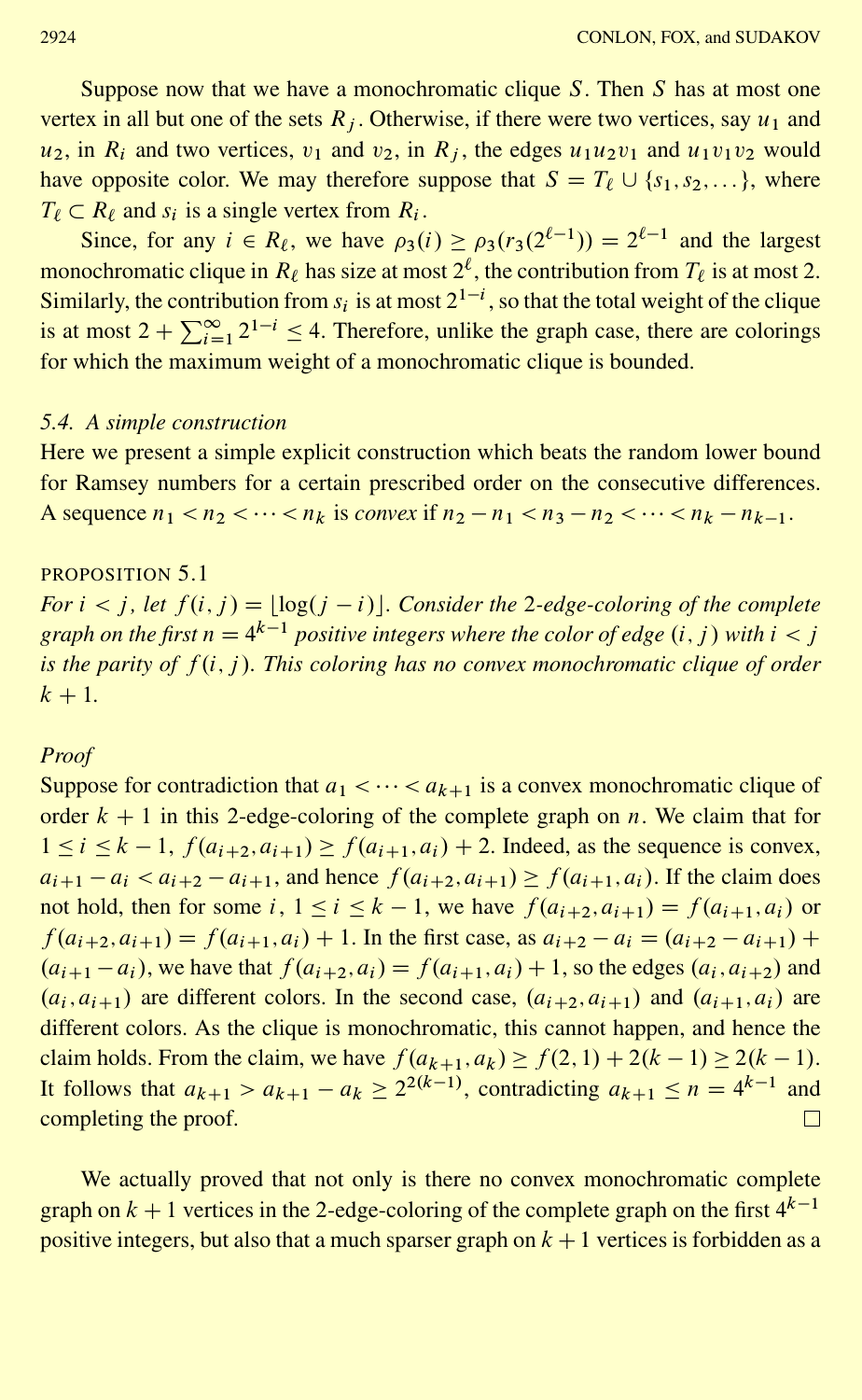<span id="page-22-0"></span>monochromatic subgraph in convex position, namely, the square of the monotone path on  $k + 1$  vertices. That is, for this coloring, there is no convex sequence  $a_1, \ldots, a_{k+1}$ such that all edges  $(a_i, a_j)$  with  $|j - i| \leq 2$  are the same color. This is in strong contrast to Ramsey numbers without order, where the Ramsey number of the square of a path or, more generally, any bounded degree graph (see, e.g., [\[1](#page-23-9)], [\[4](#page-23-10)]) is linear in the number of vertices.

As with ordinary Ramsey numbers, the lower bound for complete Ramsey numbers with order types which comes from considering a random 2-edge-coloring of the complete graph is of the form  $2^{k/2+o(k)}$ . As the simple constructive coloring in Proposition [5.1](#page-21-0) gives a better bound while forbidding a much sparser structure, it suggests that Ramsey's theorem with order types is a substantially different and more intricate problem than Ramsey's theorem.

# *5.5. Counterexamples to variants of Ramsey's theorem with order types*

There are several natural variants of Väänänen's question which have negative answers. For example, the natural hypergraph analogue fails. Indeed, there is a coloring of the complete 3-uniform hypergraph on the positive integers such that every monochromatic set  $a_1, \ldots, a_k$  satisfies that the sequence  $a_2 - a_1, a_3 - a_2, \ldots, a_k - a_{k-1}$  of consecutive differences is monotone. We color an edge  $(a_1, a_2, a_3)$  with  $a_1 < a_2 < a_3$ red if  $a_3 - a_2 \ge a_2 - a_1$  and blue otherwise. Hence, if  $a_1 < a_2 < a_3 < a_4$  are positive integers,  $(a_1, a_2, a_3)$  and  $(a_2, a_3, a_4)$  are both red or both blue if and only if  $a_2 - a_1$ ,  $a_3 - a_2$ ,  $a_4 - a_3$  is a monotone sequence.

Another variant which fails to hold is the case of monochromatic cliques where the higher differences have a prescribed order. This was first observed by Erdős, Hajnal, and Pach in [\[7\]](#page-23-4). We give such an example forbidding an ordering of the second differences  $a_{i+2} - a_i$ . Before describing this coloring, we first remark that it is easy to show that any second difference is realizable. That is, for any permutation  $\pi$  of  $[k-2]$ , there are (many) sequences  $a_1 < \cdots < a_k$  of positive integers satisfying

$$
a_{\pi(1)+2} - a_{\pi(1)} > a_{\pi(2)+2} - a_{\pi(2)} > \cdots > a_{\pi(k-2)+2} - a_{\pi(k-2)}.
$$

However, for certain  $\pi$  there exist 2-edge-colorings of the complete graph on the positive integers in which none of these sequences form a monochromatic clique. Indeed, consider the 2-edge-coloring of the complete graph on the positive integers, where the color of  $(i, j)$  with  $i < j$  is given by the parity of  $f(i, j) = \lfloor \log(j - i) \rfloor$ . In this coloring, no monochromatic clique with vertices  $a_1 < a_2 < a_3 < a_4 < a_5 < a_6 <$  $a_7$  satisfies  $a_5 - a_3$  is the largest of the second differences and  $a_4 - a_2$ ,  $a_6 - a_4$  are the two smallest second differences. Suppose that such a monochromatic clique exists. By symmetry, we may assume without loss of generality that  $a_4 - a_3 \ge a_5 - a_4$ . For  $a_i$  $a_j < a_h$ , as  $a_h - a_i = (a_h - a_j) + (a_j - a_i)$ , we have  $\max(f(a_i, a_j), f(a_j, a_h)) \le$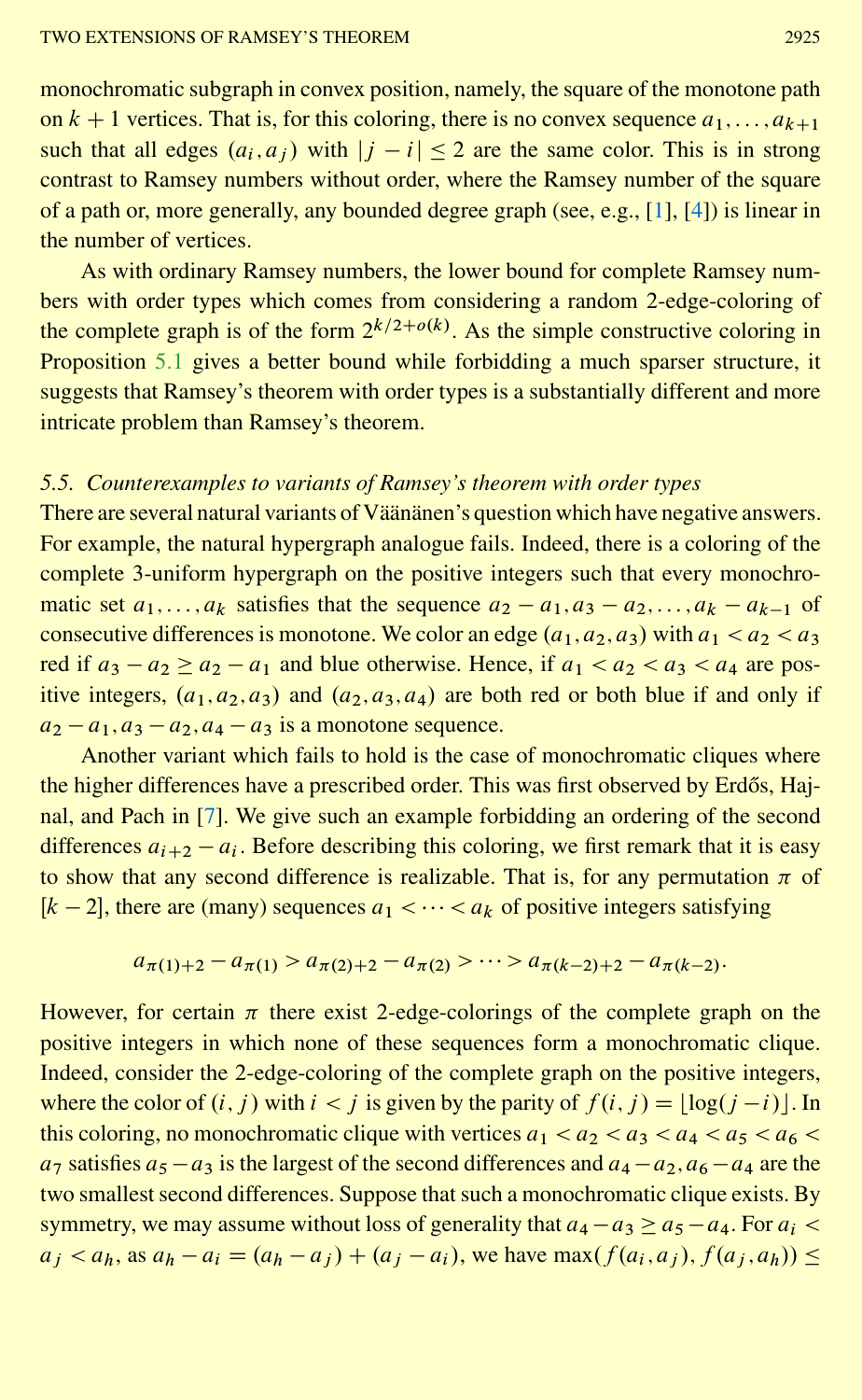$f(a_i, a_h) \leq \max(f(a_i, a_i), f(a_i, a_h)) + 1$ . Since the parity of  $f(a, b)$  is the same for any two vertices  $a < b$  of the monochromatic clique, we must have  $f(a_i, a_h) =$ max( $f(a_i, a_j)$ ,  $f(a_j, a_h)$ ). In particular, this implies that  $f(a_3, a_5) = f(a_3, a_4)$  and that  $f(a_1, a_5) = f(a_3, a_5)$ . Since  $a_3 - a_1 \ge a_4 - a_2$  (by minimality of  $a_4 - a_2$ ), we must have  $a_2 - a_1 \ge a_4 - a_3$  and hence  $f(a_3, a_5) \ge f(a_1, a_3) \ge f(a_1, a_2) \ge$  $f(a_3, a_4) = f(a_3, a_5)$ , where the first inequality comes from the fact that  $a_5 - a_3$  is the largest second difference. But if  $f(a_1, a_3) = f(a_3, a_5)$ , then  $f(a_1, a_5) > f(a_3, a_5)$  $a_5$ ), contradicting the equality deduced earlier.

*Acknowledgments.* We would like to thank Noga Alon for helpful discussions and, in particular, for raising the question of what other weight functions might work in Erdős's conjecture. We would also like to thank the referees for their many helpful remarks.

# **References**

<span id="page-23-10"></span><span id="page-23-9"></span><span id="page-23-8"></span><span id="page-23-7"></span><span id="page-23-6"></span><span id="page-23-5"></span><span id="page-23-4"></span><span id="page-23-3"></span><span id="page-23-2"></span><span id="page-23-1"></span><span id="page-23-0"></span>

| $[1]$             | V. CHVATÁL, V. RÖDL, E. SZEMERÉDI and W. T. TROTTER JR., <i>The Ramsey number of a</i> |
|-------------------|----------------------------------------------------------------------------------------|
|                   | graph with bounded maximum degree, J. Combin. Theory Ser. B 34 (1983),                 |
|                   | 239-243. MR 0714447. DOI 10.1016/0095-8956(83)90037-0. (2925)                          |
| $\lceil 2 \rceil$ | D. CONLON, A new upper bound for diagonal Ramsey numbers, Ann. of Math. (2) 170        |
|                   | (2009), 941-960. MR 2552114. DOI 10.4007/annals.2009.170.941. (2904)                   |
| $\lceil 3 \rceil$ | D. CONLON, J. FOX, and B. SUDAKOV, Hypergraph Ramsey numbers, J. Amer. Math.           |
|                   | Soc. 23 (2010), 247-266. MR 2552253. DOI 10.1090/S0894-0347-09-00645-6.<br>(2923)      |
| $[4]$             | $-$ , On two problems in graph Ramsey theory, Combinatorica 32 (2012),                 |
|                   | 513-535. MR 3004807. DOI 10.1007/s00493-012-2710-3. (2925)                             |
| [5]               | P. ERDŐS, Some remarks on the theory of graphs, Bull. Amer. Math. Soc. 53 (1947),      |
|                   | 292-294. MR 0019911. (2904)                                                            |
| [6]               | -, On the combinatorial problems which I would most like to see solved,                |
|                   | Combinatorica 1 (1981), 25-42. MR 0602413. DOI 10.1007/BF02579174.                     |
|                   | (2904)                                                                                 |
| [7]               | P. ERDŐS, A. HAJNAL, and J. PACH, On a metric generalization of Ramsey's theorem,      |
|                   | Israel J. Math. 102 (1997), 283-295. MR 1489109. DOI 10.1007/BF02773803.               |
|                   | (2906, 2925)                                                                           |
| [8]               | P. ERDŐS, A. HAJNAL, and R. RADO, Partition relations for cardinal numbers, Acta       |
|                   | Math. Hungar. 16 (1965), 93-196. MR 0202613. (2923)                                    |
| [9]               | P. ERDŐS and R. RADO, <i>Combinatorial theorems on classifications of subsets of a</i> |
|                   | given set, Proc. Lond. Math. Soc. (3) 2 (1952), 417-439. MR 0065615. (2923)            |
| $[10]$            | P. ERDŐS and G. SZEKERES, A combinatorial problem in geometry, Compos. Math. 2         |
|                   | $(1935), 463-470. \text{ MR } 1556929. (2904, 2905)$                                   |
| $[11]$            | J. FOX and B. SUDAKOV, Dependent random choice, Random Structures Algorithms           |
|                   | 38 (2011), 68-99. MR 2768884. DOI 10.1002/rsa.20344. (2907)                            |